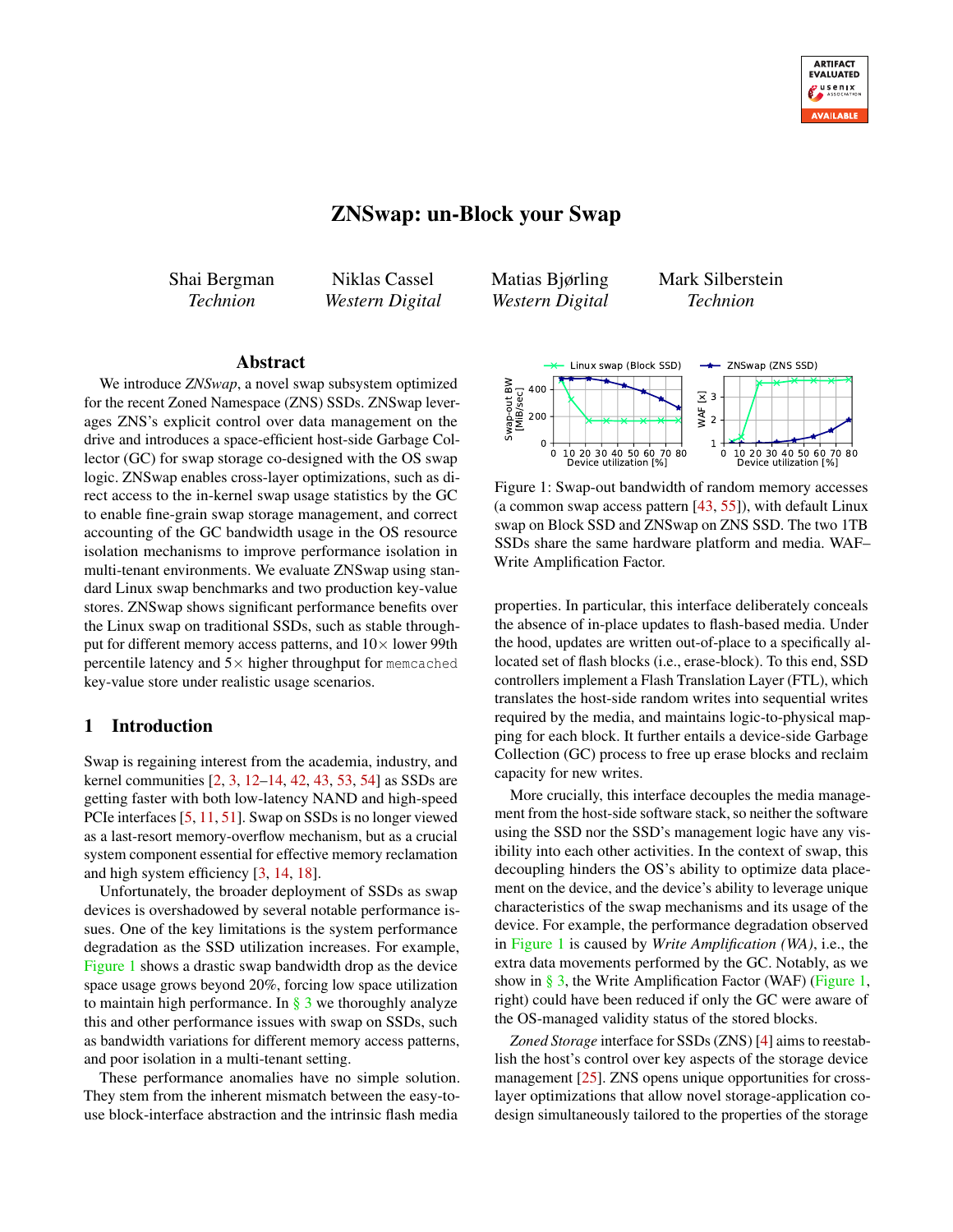media and its use by applications [\[25\]](#page-12-8).

At a high level, ZNS introduces the concepts of zones. Zones disallow in-place updates and require their blocks to be written sequentially. To reclaim the space in a zone it needs to be reset, and new writes can be issued. One important benefit of the ZNS interface over prior attempts to expose flash media control to applications (i.e., raw flash or openchannel SSD [\[26\]](#page-12-9)), is that it enables host-side storage control without having to deal with low-level media management such as wear-leveling or error correction.

In this work, we introduce ZNSwap, a novel swap subsystem for Linux that explores the advantages of the synergy between the SSD management and the OS swap logic, leveraging the ZNS interface to overcome the swap performance issues with block-interface SSDs. While prior works observed that the direct application control over SSDs can be beneficial in the context of file-systems and key-value stores [\[25,](#page-12-8) [26,](#page-12-9) [30,](#page-13-2) [59\]](#page-14-4), ZNSwap is the first to leverage such control for the OS swap on SSDs.

ZNSwap provides a novel, space-efficient host-side mechanism for SSD space reclamation we call *ZNS Garbage Collector* (ZNGC). Unlike the device-side GC of traditional SSDs, ZNGC is tightly integrated with the OS and has direct access to OS data structures which it uses to optimize its operation.

ZNGC design poses a conceptual challenge, however. The space reclamation process naturally involves the migration of logical blocks on the device, without coordinating the block location changes with the applications that own the stored data. This is not a problem for an SSD-side GC because the user-visible Logical Block Addresses (LBA) remain intact. However, applying this solution to the host-side ZNGC would incur unacceptable space overheads in the host, requiring to maintain reverse mapping for every 4KiB block in TBscale devices. ZNSwap avoids these overheads in the host by storing the reverse mapping information into the logical block metadata being written alongside the swapped-out page contents. The mapping is guaranteed to be correct during the page lifetime.

More specifically, ZNSwap brings the following benefits: Fine-grain space management. ZNSwap obviates the need for TRIM commands, achieving higher performance and better space utilization. The OS uses TRIMs to hint to a Block SSD to deallocate specific LBAs, reducing the load on the SSD-side GC. Unfortunately, the use of TRIMs have been mostly disabled in the OS swap for their large overheads [\[35,](#page-13-3) [39,](#page-13-4) [50,](#page-13-5) [54\]](#page-14-1), at the expense of significant bandwidth drop due to the artificial space bloat  $(\S 3.1.1)$ . In ZNSwap, the ZNGC leverages the direct access to the OS internal page validity structures, without the costly overheads associated with TRIMs.

Dynamic ZNGC optimization. ZNSwap dynamically adjusts the number of swapped-in pages that are also stored in the swap device, improving the performance for read-mostly and mixed read-write workloads. The OS keeps a copy of unmodified swapped-in memory pages in the swap device

to avoid the swap-out penalty for those pages. The amount of disk space such pages may occupy is statically capped by the OS (50% in Linux, non-configurable). However, this static threshold does not fit all workloads: lower values degrade read-mostly workloads, whereas higher values affect mixed read-write workloads ( $\S$  3.1.2). ZNSwap monitors the WAF and decreases the storage occupancy when necessary by reclaiming the SSD space from swapped-in pages.

Flexible data placement and space reclaim policies. ZN-Swap allows easy customization of the disk space management policies to tailor the GC logic to the swap requirements of a specific system. For example, a policy may force colocation of data with similar lifetimes onto the same zone, which was shown to be useful before [\[28,](#page-13-6) [34,](#page-13-7) [44,](#page-13-8) [56\]](#page-14-5), or achieve better performance isolation by dedicating a separate zone to handle swap from a specific tenant.

Accurate multi-tenancy accounting. As the ZNGC runs on the host, ZNSwap integrates with the cgroup accounting mechanisms to explicitly attribute GC overheads to different tenants, thus improving performance isolation between them.

To summarize, our main contributions are as follows:

• Thorough analysis of traditional Block SSDs' drawbacks when used as swap devices.

• A mechanism to enable ZNS SSDs to serve for swap, without resource-expensive redirection mechanisms in the host, by leveraging logical block metadata for efficient reversemapping.

• Custom swap-aware SSD storage management policies which reduce WA, improve performance, and achieve better isolation in multi-tenant environments.

• Extensive evaluation on standard benchmarks and real applications, demonstrating ZNSwap's performance gains, e.g., up to  $10\times$  lower 99th percentile latency and  $5\times$  higher throughput for memcached, with  $2.5 \times$  lower WAF when compared to traditional swap on Block SSD.

# 2 Background

OS swap. When a system encounters memory pressure, it selects victim memory pages for eviction to a *swap device*. The OS unmaps the page chosen for eviction from the pagetables and *swaps-out* the page, writing it to the swap device.

Linux divides the space on a swap device into memorypage-sized blocks called *swap-slots*. The OS allocates a new slot for each page being swapped-out. When a page is swapped-in and the utilized swap device capacity is below 50%, Linux keeps the copy of the page both in memory and in the swap. Such pages belong to the *swap-cache*. The OS evicts swap-cache pages without writing them back to the swap. The swap-slot is freed upon the first write to a swapcache page, and the page is removed from the swap-cache.

Block SSD space management. The SSD's FTL maps Logical Block Addresses (LBAs) to the physical data locations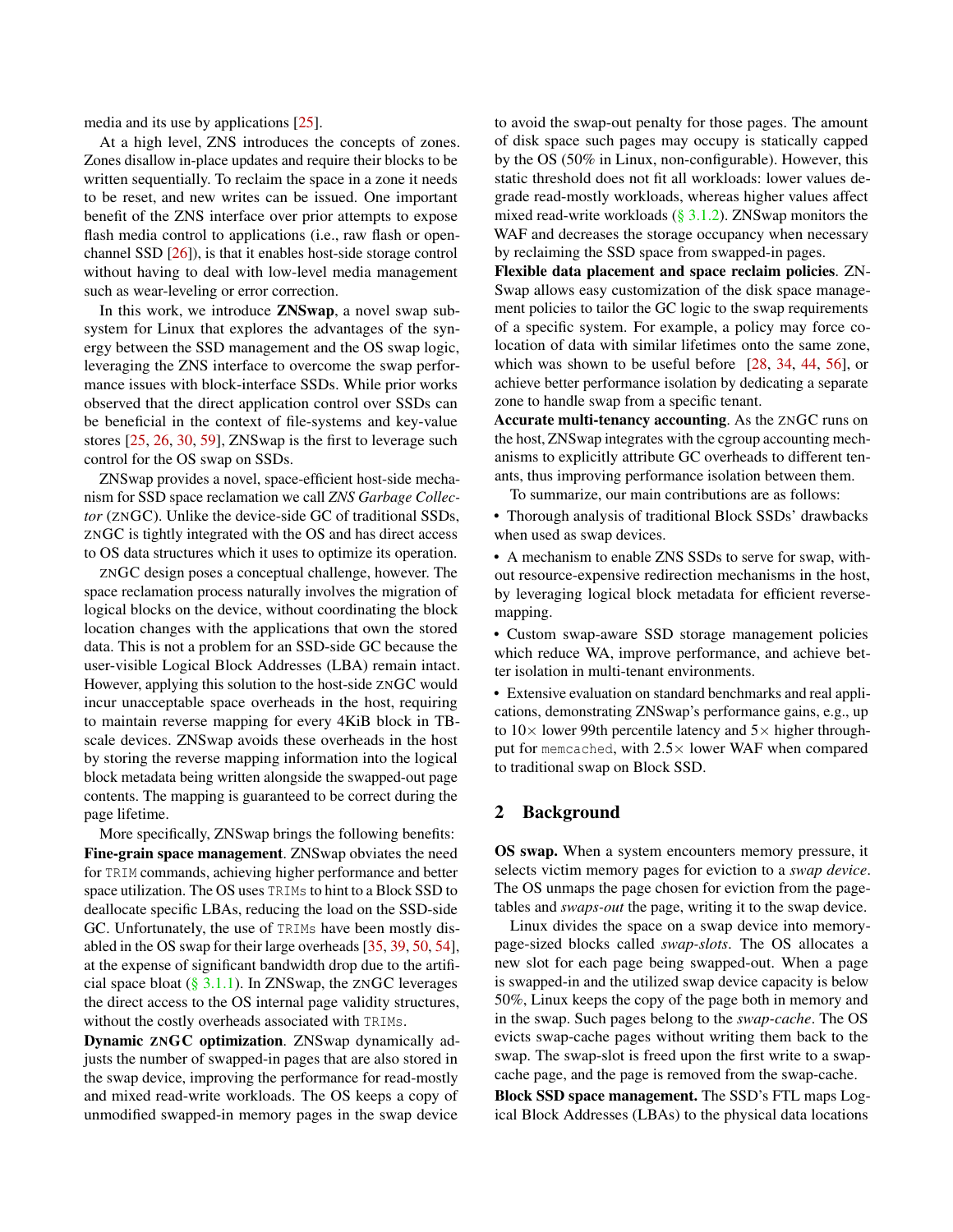within erase-blocks on the device. An update to a logical block is implemented by writing the new data to a separate erase-block, and then remapping the host-side LBA to the new block, followed by invalidating the old one. To free space for new writes, a *Garbage Collector* (GC), executed by the SSD controller, reclaims the invalidated blocks and consolidates the still-valid blocks from multiple erase-blocks to a new erase-block, and then erases the freed erase-blocks. This operation requires *over-provisioning* (OP) of the flash media in the drive in order to reduce the number of copies during the GC operation.

The device-side GC competes for bandwidth with the user I/O. The relative increase in the amount of data written due to GC vs. the external writes is called a *Write Amplification Factor* (WAF). The smaller the OP, the higher the WAF and the lower the user-visible performance of the device [\[34\]](#page-13-7).

Zoned Namespace (ZNS) is a new storage interface for SSDs [\[25\]](#page-12-8). A ZNS SSD is organized as a set of logicallyaddressable *zones*. Each zone is physically aligned to an SSD's erase-block size. Reads inside a zone can be random, but writes must be *sequential*. Writing to a zone can be done via the common write command or through the *Zone Append* command. The latter works by the host specifying the zone, and the SSD returning the specific write location upon completion, which allows multiple in-flight requests to the same zone [\[24\]](#page-12-10) (unlike the write command).

Each zone may be either Empty (initial state), Open (after the first write) or Full (no longer writable). The SSD maintains a write pointer to the next logical block for each Open zone. To rewrite a zone, it must be *reset*, which transitions it into an Empty state. There is a hardware limit on the number of simultaneously Open zones.

### <span id="page-2-0"></span>3 Motivation

Swap performance is important for data centers. The proliferation of fast flash-based storage revitalized the use of swap as a way to maximize memory utilization and reduce costs. Today, swapping does not serve for sustaining severe memory pressure alone. Rather, swap acts as a memory extension during moderate loads, e.g., to optimize the inmemory balance between file-backed and anonymous memory pages [\[3\]](#page-12-1).

Thus, the swap performance is becoming increasingly important. Recent works propose to accelerate the swap with dedicated hardware [\[42\]](#page-13-0). Linux kernel added optimizations to its memory reclamation mechanism [\[13\]](#page-12-11). Alibaba Cloud added a per-cgroup background reclaim mechanism [\[12\]](#page-12-2) to improve multi-tenancy support in data centers. Facebook introduced swap controls for the cgroupv2 mechanism and used it in the fbtax2 project to improve system efficiency [\[10\]](#page-12-12).

This trend highlights the importance of swap in modern systems. However, most of the current works focused on the

OS logic alone. Here we present a thorough analysis of the Linux swap performance focusing on the interplay between the swap logic and the SSD behavior.

### 3.1 Performance anomalies of swap on SSDs

#### <span id="page-2-1"></span>3.1.1 GC is not aware of deallocated swap-slots

As shown in [Figure 1,](#page-0-0) the swap bandwidth decreases as the swapped-out data occupies a larger part of the device. In general, this behavior is expected because the GC overheads grow proportionally to the amount of actively updated data. However, the drop should not occur when a device is almost empty (occupied only 10% of its capacity).

The root cause is that the device-side GC is *not aware* that the OS discards some swapped-out pages and *invalidates* their respective swap-slots because the OS does not by default notify the SSD. Therefore, the *actual* occupancy of the swap device is much higher than the one visible to the OS, leading to higher GC overheads.

To cope with this issue, most SSDs implement a TRIM command that allows the OS to *hint* to the SSD to reclaim the storage of invalidated swap-slots. However, in practice, popular Linux distributions (e.g., Debian, Ubuntu) disable the use of TRIM command for swap [\[7,](#page-12-13) [9,](#page-12-14) [15,](#page-12-15) [21\]](#page-12-16). The reasons include TRIM dispatching overheads, the long latency of the TRIM command, and the complexity of supporting asynchronous TRIMs [\[35,](#page-13-3) [39,](#page-13-4) [50,](#page-13-5) [54,](#page-14-1) [54\]](#page-14-1).

When TRIMs for swap are explicitly enabled, Linux issues the command *once* for a batch (*cluster*) of 512 invalidated swap-slots, to reduce the overheads. Notably, these swap-slots must be *contiguous* in the LBA address space [\[1\]](#page-12-17).

To see the performance effect of TRIMs, we run the same random-write vm-scalability benchmark as in [Figure 1,](#page-0-0) but with TRIMs enabled (see  $\S$  6 for the setup). We measure the swap-out bandwidth and WAF over time as the device is being used to illustrate gradual performance degradation.

[Figure 2](#page-3-1) shows that TRIMs (512-slot) have negligible effect. This is because the LBA contiguity requirement of TRIM clusters in Linux effectively prevents issuing TRIMs for the majority of the invalidated slots. These results corroborate the note in the swapon man page [\[20\]](#page-12-18) that enabling TRIMs often does not improve swap performance.

Finer-grain TRIMs are not effective either. To demonstrate this, we develop a special mechanism that enables TRIMs for small contiguous clusters of eight swap-slots. This is not a practical approach, however, due to its high overheads (see [§ 6.1.1\)](#page-9-0) [Figure 2](#page-3-1) shows slight performance improvement, but still  $2\times$  lower than the maximum bandwidth. Clusters smaller than 8 slots result in a prohibitively high rate of TRIMs, so the SSD cannot keep up with the swap-slot invalidation rate.

*Observation I:* TRIM*s are not effective at lowering GC overheads for swap.*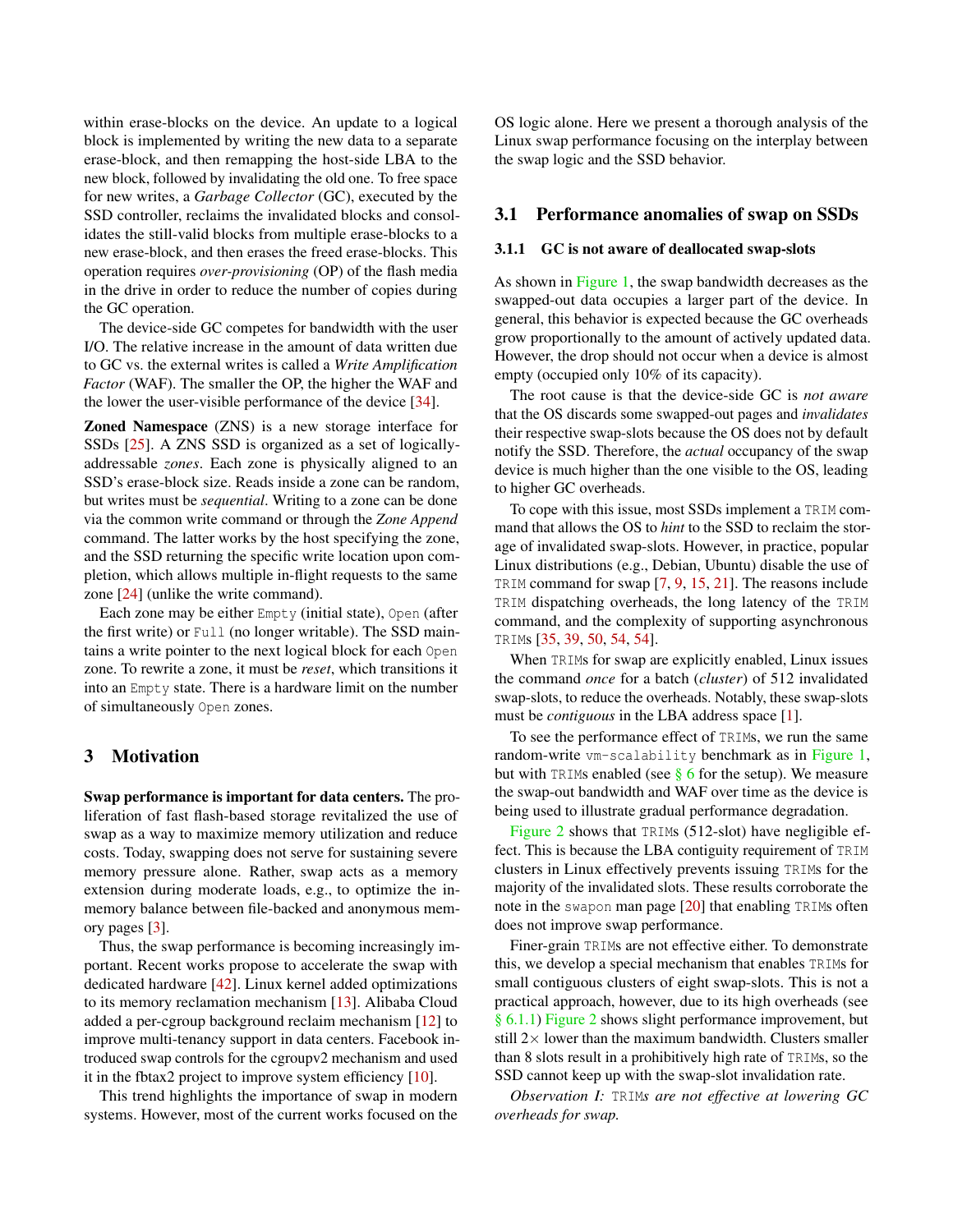<span id="page-3-1"></span>

Figure 2: Swap-out bandwidth over time. Random memory writes using 40% of swap capacity. Figure 3: Swap-in bandwidth of random reads as a function of swap capacity utilization.

#### <span id="page-3-0"></span>3.1.2 Swap cache is not aware of GC

We execute the vm-scalability benchmark to perform uniform random reads on a large chunk of memory exceeding physical RAM and measure the swap performance for different values of the swap device utilization. Ideally, we expect the read performance to be independent of the utilization. In-stead, [Figure 3](#page-3-1) shows a  $6.9 \times$  slowdown and  $2.5 \times$  WAF above 50% occupancy.

Our analysis shows that this problem occurs due to the way Linux implements its swap-cache. Recall that this cache is comprised of pages that are swapped into memory but the OS still maintains a copy in the swap. When the swap device's utilization exceeds 50% – a hard-coded static parameter we call *swap reclamation cutoff*, Linux stops adding newly swapped-in pages to the swap-cache, invalidating their swapslots immediately. As a result, the swap-out penalty for such pages incurs writing a page to the swap device, rather than discarding them from memory if they were in the swap-cache.

We suggest two possible reasons for this implementation. First, as the swap device gets full, the swap-slot allocation algorithm scans the swap-slot array linearly, which becomes slow [\[6\]](#page-12-19). Second, in the context of SSDs, deferring the swapslot invalidation for in-memory pages effectively increases the device occupancy and eventually reduces performance due to the GC.

Unfortunately, the swap reclamation cutoff establishes a trade-off between the swap-out performance (preferring higher cutoff), and WAF (preferring lower cutoff). To illustrate, we measure the performance of two applications: one performing reads, and the other mixing both reads and writes. This setup aims to show that lower values of the reclamation cutoff are good for write-intensive workloads and bad for read-intensive ones. Higher values mirror this behavior.

We execute vm-scalability configured to use 80% of the swap device's capacity. Half of the working set fits in RAM. [Figure 4](#page-3-2) shows the swap-in and swap-out bandwidth and WAF as a function of the swap reclamation cutoff. For random reads, the swap-in performance increases with the reclamation

<span id="page-3-2"></span>

Figure 4: Swap-in and swap-out bandwidth for random reads and mixed reads and writes workloads respectively for different swap reclamation cutoffs.

cutoff, as fewer pages need to be written back upon eviction, with all the pages having copies both in the swap and in memory at the extreme. For the mixed workload, the effect of the cutoff is not visible with the default Linux configuration because the performance is low anyway. But with fine-grain TRIMs and higher baseline performance, smaller cutoff values are preferable.

*Observation 2: The static reclamation cutoff strives to strike a balance between read and write performance, but instead aggressively prioritizes write workloads when the swap occupancy grows.*

#### 3.1.3 GC is not aware of page access pattern

We evaluate the performance of workloads with different memory access patterns using pmbench. We consider two write workloads: with uniform and with skewed access distributions (normal,  $\sigma = \frac{1}{12}$  of the working set size, the default in pmbench). The swap-out bandwidth is 480MiB/sec (maximum for this SSD), and 195MiB/sec (WAF is 2.5) respectively, when using 5% of the swap capacity and 512-slot TRIMs enabled.

This difference stems from the different lifetimes of swapped-out pages. With the skewed distribution of memory writes, there are fewer opportunities for the swap subsystem to find large contiguous clusters of swap-slots to perform TRIMs, whereas uniformly distributed writes result in the swap-slots of similar lifetimes, increasing the chances of finding such clusters. 8-slot TRIMs are better, but the performance is still suboptimal:  $324MiB/sec$ , with WAF of  $1.5\times$ .

*Observation 3: Swap performance may vary significantly depending on the memory access pattern.*

#### <span id="page-3-3"></span>3.1.4 GC is not aware of OS's performance isolation

Linux's cgroup mechanism enforces resource isolation among different processes. In particular, it is possible to isolate swap bandwidth via blk-throttle. This is useful, e.g., in container-based virtualized environments to prevent performance interference between containers.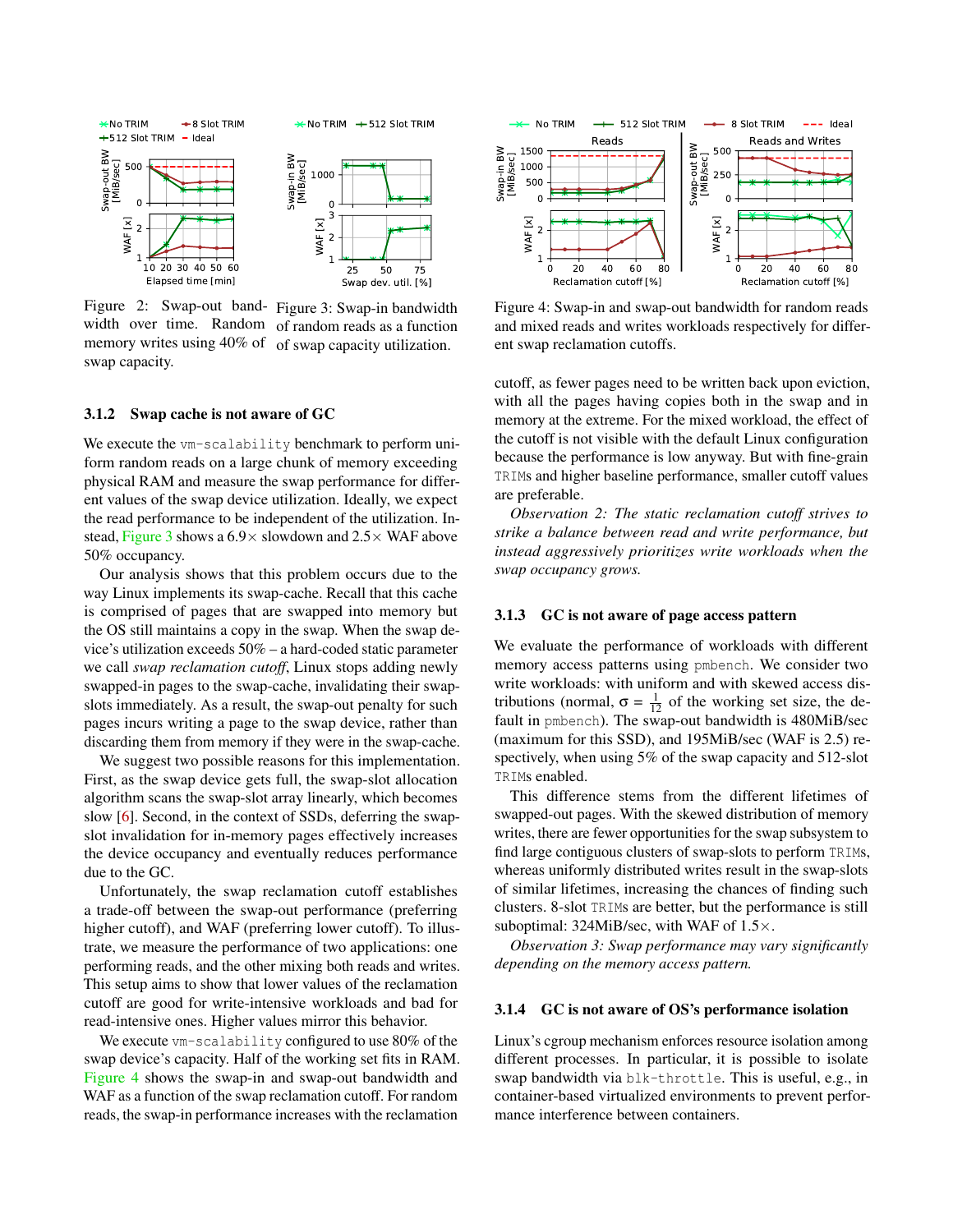<span id="page-4-0"></span>

Figure 5: Swap-in bandwidth and WAF of 100%-randomread cgroup (A) and 50/50%-random-read/write cgroup (B) co-running together, each throttled to 300MiB/sec reads and 300MiB/sec writes.

We now evaluate the quality of the performance isolation in a scenario where we expect no interference. We run two processes, each in its own cgroup limited to 300MiB/sec reads and 300MiB/sec writes from/to the swap device. One process performs 100% reads and the other executes an equal mix of reads and writes, all uniformly distributed. To prevent any interference the processes are pinned to separate sets of cores, each with its own device queue. The aggregate bandwidth of the SSD does not reach its limit (1GiB/sec).

We expect both processes to achieve their maximum bandwidth allocation. In practice, during the first 20min of the execution [\(Figure 5\)](#page-4-0) no GC is performed, thus the SSD sustains the cumulative request rate from both processes. When the GC is triggered, the swap-in bandwidth of *both* cgroups drops. Importantly, the first process performs only reads, and should not have been affected by the GC overheads caused only by the writes of the second process. This behavior stems from the GC's inability to distinguish between the I/Os from different processes, and the OS's inability to enforce bandwidth limits on the GC.

*Observation 4: The GC impairs performance isolation dictated by the host OS.*

### 3.2 Opportunities with swap on ZNS

ZNS SSDs provide better control over physical data placement, thereby enabling tighter coupling between the application logic and the device management, and have already been shown to offer new optimization opportunities for production Key-Value-Stores [\[25\]](#page-12-8). These results motivate a new GC-swap subsystem co-design that can leverage this coupling to mitigate the performance problems of traditional SSDs discussed above.

Is ZNS essential for performance? An important question is whether there is an inherent benefit to using ZNS SSDs over traditional ones, or one can redesign the swap subsystem alone to achieve the same outcome. In other words, can we achieve the performance of ZNS by emulating it on top of a Block SSD?

To answer, we run an experiment on a Block SSD while using a write access pattern that mimics the one enforced by ZNS zones. We run multiple threads, each performing

<span id="page-4-1"></span>

Figure 6: Write bandwidth and WA of sequential writes and TRIM operations to erase-block sized regions on Block SSD and ZNS SSD as a function of device utilization.

4KiB logically sequential writes with 1GiB-TRIMs (the size of an erase-block and a ZNS zone on our device). Each thread accesses its own part of a drive, and overwrites the available space, issuing a TRIM for the whole next 1GiB chunk. Multiple threads are used to emulate typical swap behavior.

We run the experiment for different values of device utilization. [Figure 6](#page-4-1) shows the results. We observe that the performance starts to decrease when a device is 30% full, drops to a half of the maximum bandwidth at 50%, and degrades down to a quarter at 80%. This is expected because the Block SSD cannot ensure that host-side TRIMs are aligned with physical erase-blocks as the writes from different threads get mixed in the device, even though the host strives to align them at the LBA level. In contrast, the same experiment on ZNS drives maintains full bandwidth no matter how full the device is.

We conclude that the *ZNS interface offers unique advantages that cannot be achieved with traditional Block SSDs*.

ZNS adoption. ZNS SSDs are expected to gain broader adoption in the near future. They hold the promise to reduce storage costs as they lower the internal DRAM size requirements, and might help reduce media overprovisioning via applicationoptimized software stack [\[25\]](#page-12-8).

While the ZNS interface is not backward compatible with the in-place block interface, there is growing support for ZNS at the file system level. For example, F2FS and Btrfs in Linux can utilize ZNS drives.

These trends motivate us to tailor OS swap for ZNS SSDs.

# 4 Design

ZNSwap addresses three key design goals.

Resource-efficient Host-side GC. Reclaiming storage space in ZNS SSDs requires a host-side process akin to a GC that consolidates valid blocks from fragmented zones into new ones, subsequently erasing the freed zones. The primary challenge is in minimizing the memory and CPU overheads associated with the host-GC operation. This is because, unlike the device-side GC, the host-side GC directly competes for these host resources with regular applications. In essence, we need to *on-load* the GC onto the CPU from the device with minimal costs, thereby enabling its tighter integration with the swap.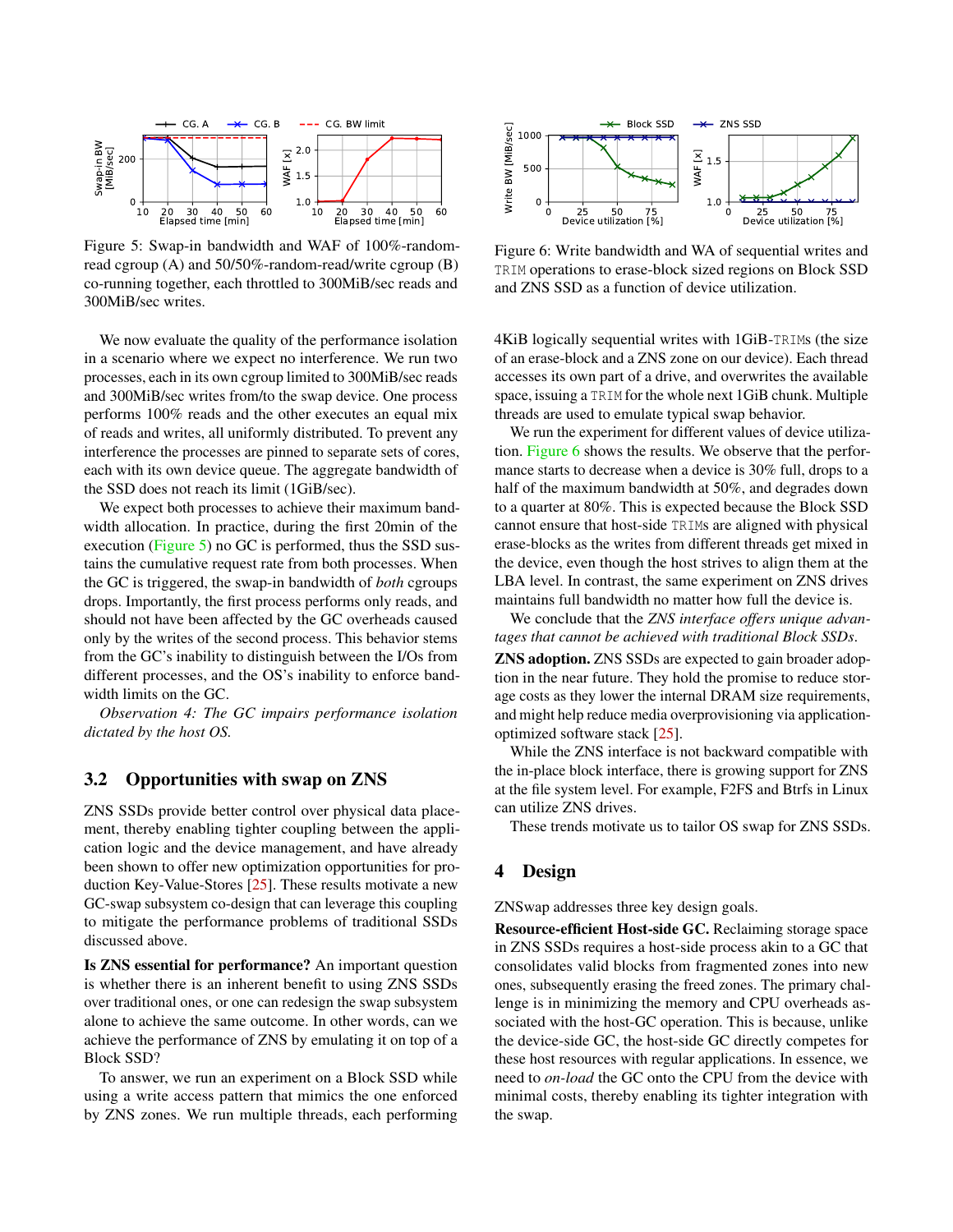<span id="page-5-1"></span>

Figure 7: ZNSwap overview. Shaded shapes are internal ZN-Swap components.

These resource constraints preclude direct porting of existing host-side GC implementations. In particular, such implementations commonly maintain large translation tables (FTL) [\[32,](#page-13-9) [37\]](#page-13-10), which consume about 1GiB for every TiB of data. The tables are frequently updated by writes and GC operations and accessed during reads. Given the typically poor locality of swap-induced I/O accesses [\[43,](#page-13-1) [55\]](#page-14-3), these tables have to be resident in host memory. Maintaining the extra level of indirection between logical and physical block addresses appears to be inevitable to allow the host-side GC to move data without affecting the applications using it.

Our host-side GC, *znGC*, eliminates the need for the extra level of indirection entirely. It takes advantage of the fact that the swapped-out pages are still maintained in their owner's page tables, and thus stores the relevant kernel reverse mapping metadata alongside the swapped-out page in the SSD. It also avoids I/O overheads to manage the reverse mappings by using the per-LBA metadata region available in NVMe devices as we describe in [§§ 4.2](#page-5-0) and [5.1.](#page-7-0)

ZNGC-OS integration. The key benefit of ZNGC over device-side GC is the ability to access the information exposed by the OS to optimize the swap I/O performance. For example, ZNGC may consult the OS-maintained swap-slot array to identify OS-invalidated swap-slots and avoid redundant copies without using TRIMs. We explain this and additional optimizations in [§ 4.3.](#page-6-0)

Swap data placement policies. Swap data placement may have a significant effect on the system performance, but the placement policy may depend on the specific execution environment. For example, a policy to achieve better resource isolation between a pair of processes might prefer storing all the pages of the same process in the same SSD zone. We strive to facilitate the implementation of such policies via a set of APIs that hide the complexity of zone management and ZNGC logic. We explain the API and the policies in  $\S$  4.3.

### 4.1 Overview

[Figure 7](#page-5-1) shows ZNSwap's main design components. We explain each component and its role using the swap-out path as an example.

After a page to be swapped-out is selected by the OS, it is passed to the *ZNS page reclaim*  $\bullet$  which handles the pagetable and swap-cache operations  $\bullet$ . In contrast to the original swap logic, it updates the destination location for the swapped-

<span id="page-5-2"></span>

Figure 8: Linux reverse mapping overview. Shaded shapes are data structures accessed during ZNGC reverse mapping.

out page *after* it has been written, as dictated by the ZNS zoneappend interface. Before writing a page, the page reclaim module consults the *policy manager*  $\bullet$  which determines the destination *zone* and may guide ZNGC to free certain zones on the device. The policy manager incorporates custom policies that can be tailored to specific system requirements. The *zone allocator* **4** seamlessly handles Full zones and allocates a new zone when necessary.

The page is then submitted to the block layer  $\bigcirc$ , which subsequently passes the page to ZNSwap's *I/O manager* **6**. The I/O manager merges zone-append operations whenever possible, and generates an I/O request containing the page's data and reverse mapping information used by ZNGC. Finally, the I/O manager hands off the I/O requests to the NVMe driver  $\bullet$  which writes to the ZNS SSD  $\bullet$ , and updates the reclaim module with the page location on the SSD  $\odot$ .

# <span id="page-5-0"></span>4.2 ZNGC

ZNSwap's reclamation mechanism, ZNGC, is tightly integrated with the kernel virtual memory (VM) subsystem. ZNGC runs as a daemon in the kernel and is triggered either when the number of Empty zones is low, or via explicit requests by the ZNSwap policy.

Contrary to Block SSDs, a page moved by ZNGC is assigned a new host-visible address. Without an additional translation layer, ZNGC must update the page tables holding the original page swap-slot to reflect the new location. To this end, ZNGC stores the relevant reverse-mapping metadata alongside the data in the ZNS SSD's per-LBA metadata region to assist later in updating the page tables. The storage interface (i.e., NVMe) allows to retrieve the metadata together with the respective data block in a single I/O operation. Thus, ZNGC retrieves the metadata to perform the reverse lookup of a given page and then updates the page table(s) that own it.

An important question remains: *which information* needs to be stored in the page metadata to guarantee that the reverse mapping remains correct during its lifetime?

To answer it, we leverage the same main data structures and procedures in the Linux kernel used to implement its reverse mapping scheme [\(Figure 8\)](#page-5-2).

Background: Linux memory mapping structures. Recall that virtual memory pages in a process' address space belong to virtual memory areas (vmas) that represent virtual memory allocations. vmas belong to a processes' virtual memory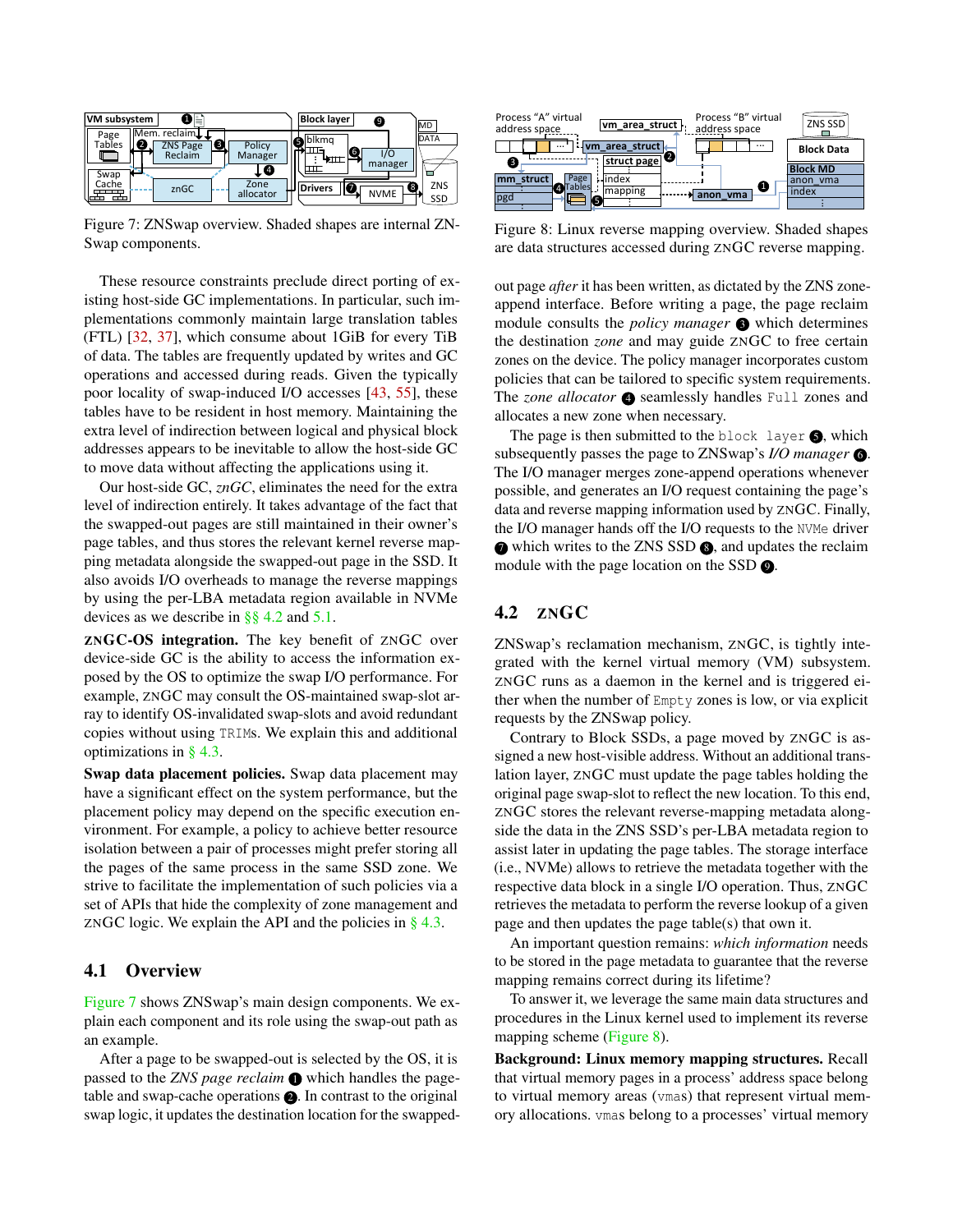address spaces (mm\_structs), which hold the page table directory (pgd). The physical page descriptor (struct page) holds metadata enabling the reverse mapping. ZNGC stores the same metadata fields in the logical block's metadata on the SSD.

To locate *all* page table entries associated with a physical page, the reverse mapping procedure accesses the anon\_vma  $\bullet$  data structure, which is present between each physical page and the virtual memory area ( $vma$ ) structures that map it<sup>[1](#page-0-1)</sup>. The anon\_vma structure holds a list of vmas which may map the page <sup>2</sup> and accounts for changes to the virtual mappings of the physical page. The physical page's descriptor (struct page) does not not directly account virtual mapping changes, rather, the descriptor holds a pointer to the anon vma in its mapping field.

The mm\_structs of each of the vmas that may map the page are accessed  $\bigcirc$ , and their page tables are walked  $\bigcirc$  to locate the page table entries. To calculate the virtual address used to walk the page tables, the index metadata value  $\bigcirc$  along with the vma's start virtual memory address are used. The physical address corresponding to the physical page we have initialized the reverse mapping procedure is located in the last level page table entries and subsequently returned. Since swapped-out pages do not have a valid physical address in their page table entry, ZNGC returns the entries that hold the swapped-out location of the swap-slot we were performing the reverse mapping procedure.

Since the anon vma structure is freed when there are no more ymas which may map the page and the anon yma pointer in the struct page does not change, storing the pointer to the anon\_vma as well as the mapping's offset (index) within the logical block's metadata on the SSD enables the same functionality as reverse mapping within the kernel.

### <span id="page-6-0"></span>4.3 ZNGC-swap integration

Physical zone information. Each zone is associated with a map of swap-slots. The map holds information on the use of each swap-slot, and whether it is valid, or swap-cached (similar to Linux's swap\_map). This information is used by ZNGC during the space reclamation. Note that a swap-slot can be discarded by the OS and ZNGC becomes immediately aware of the change, without using TRIMs as in Block SSDs. ZNGC may decide to reclaim some zones that are mostly free but hold some of the swap cache pages if it runs out of free storage space, making the swap reclamation cutoff parameter in Linux unnecessary.

Swap-zone abstraction. Active zones that can be used for swap-slot allocation are exposed via a *swap-zone* abstraction. A swap-zone is a virtual entity used to hide the complexity of managing physical SSD zones. Swap-zones are backed by Open zones. When an underlying physical zone transitions

<span id="page-6-1"></span>

| Function                                                                                                                                                                                                                                                                                       | Purpose                                                                                                                                                                                                                                            |
|------------------------------------------------------------------------------------------------------------------------------------------------------------------------------------------------------------------------------------------------------------------------------------------------|----------------------------------------------------------------------------------------------------------------------------------------------------------------------------------------------------------------------------------------------------|
| void rec_zn(int zn)                                                                                                                                                                                                                                                                            | Reclaim specified zone                                                                                                                                                                                                                             |
| void $pq_info(pq_i^*, u64 pfn)$<br>void vm_inf(vm_i*, u64 pfn)<br>void zn_inf(zn_i*, int zn)<br>void swap_inf(swap_i*)                                                                                                                                                                         | Get page statistics<br>Get information on VMA<br>Get information on zone<br>Get ZNSwap statistics                                                                                                                                                  |
| typedef struct {<br>u64 last_swapout_t;<br>u16 access_bit_vec;<br>int owner_pid;<br>u64 cqroup_id;<br>$\}$ pq_i;<br>typedef struct {<br>int zone_id;<br>int capacity;<br>int occupied_slots;<br>int invalid_slots;<br>int swap_cache_slots; bool gc_running;<br>int swap_zone_id;<br>$z_{n_i}$ | typedef struct {<br>$u64$ vm_flaqs;<br>u64 size;<br>int readahead_win_sz;<br>u64 cqroup_id;<br>$\}$ vm_i;<br>typedef struct {<br>$u64$ num [slots, zns};<br>u64 free_{slots, zns};<br>u8 zslot_array_sz;<br>u32 {high, low}_wmark;<br>$\}$ swap_i; |

Table 1: ZNGC policy API.

to the Full state, it is seamlessly replaced by another Open physical zone. The total number of swap-zones is determined by the limit on the number of Open zones in the device.

ZNSwap policies. ZNSwap provides an API to facilitate the development of custom data placement and zone reclamation policies. A policy is invoked when the OS swaps-out a page, and its primary goal is to determine which swap-zone the page is written to. If there is a need to reclaim some of the zones, the policy may (asynchronously) invoke ZNGC to do so for a specific set of zones. The policies are implemented in a kernel module. Note that the swap-slot allocation policy operates at the granularity of swap-zones rather than swap-slots to conform to the ZNS interface.

API. A policy receives the page frame number  $(pfn)$  of the page being swapped-out and returns the swap\_zone\_id of the swap-zone where the swap-slot should be allocated. [Table 1](#page-6-1) lists the functions that can be invoked by the policy.

We define three sample policies:

*per-core policy* Attempts to assign a swap-zone per-CPUcore. If there are more cores than Open zones, the swap-zones are multiplexed. This mimics Linux's swap-cluster per core policy and reduces contention on swap-zones.

*hot/cold policy* Utilizes a per-page access history bit-vector maintained by the OS and assigns hot and cold pages to different swap-zones.

*cgroup policy* Attempts to assign a swap-zone per-cgroup. If more cgroups are available, the swap-zones are multiplexed. If cgroup swap limits are set (max number of swap-slots), the policy will reclaim a zone used by the cgroup whose number of used zones exceeds the limit the most (as zones may contain invalidated swap-slots).

Example policy. We use cgroup policy to illustrate the use of the policy API. When invoked, the policy:

1. Selects the destination swap-zone for the cgroup (using

<sup>1</sup> anonymous pages and vmas only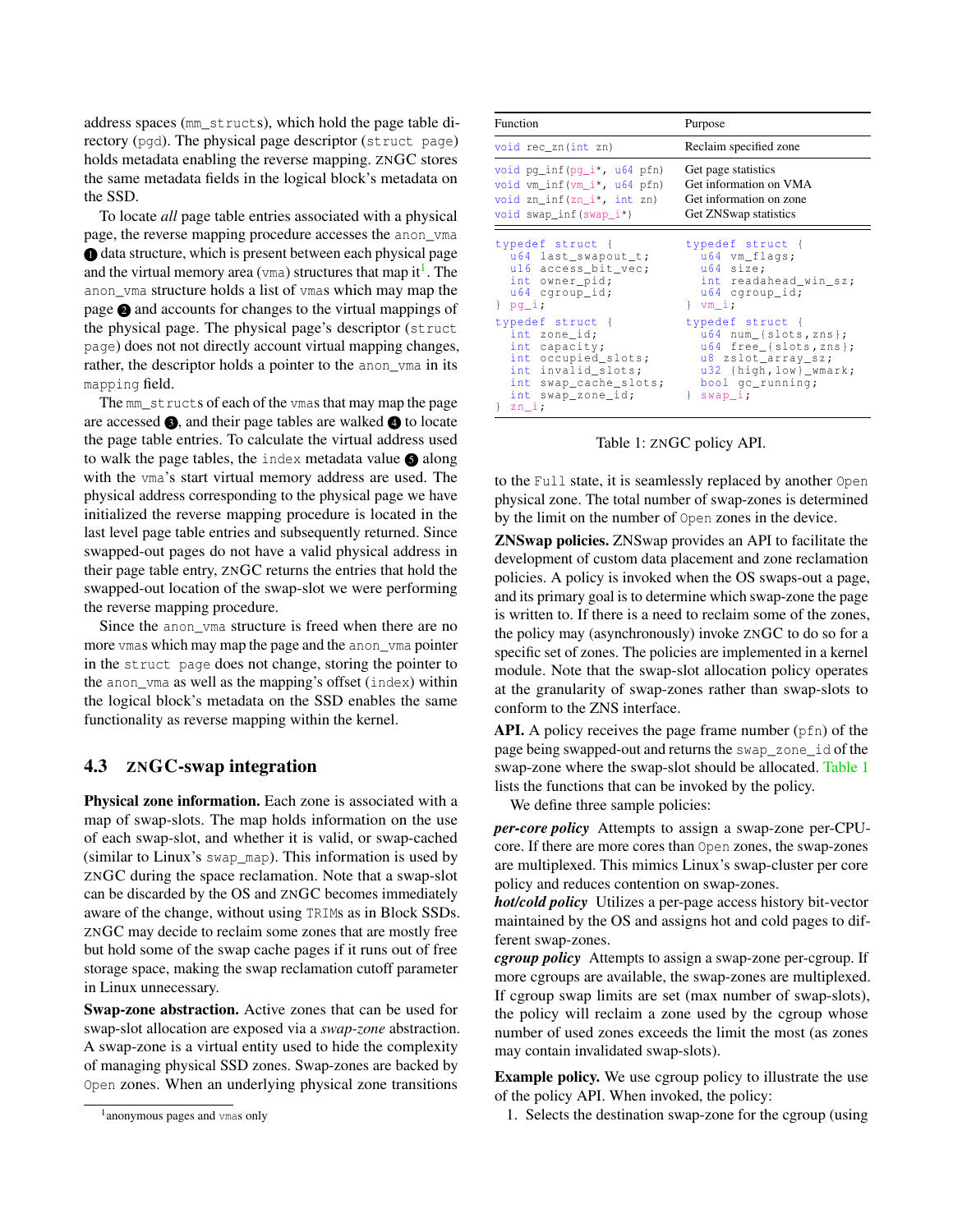the cgroup id from pg inf()).

- 2. If the number of free physical zones is below a predefined low watermark (swap  $inf()$ ):
	- 2.1. Selects a victim cgroup whose number of utilized physical zones exceed its allocated swap-slot capacity the most.
	- 2.2. Iterates over the cgroup's physical zones (obtained via swap\_zone\_id from zn\_inf() corresponding to the swap-zone allocation of the cgroup) and selects the zone with the least amount of valid slots.
	- 2.3. Triggers an asynchronous explicit reclaim on the victim zone (rec\_zn()).
	- 2.4. Repeats the procedure until enough zones have been reclaimed (step 2.1).
- 3. Returns the destination swap-zone.

cgroup accounting. When a cgroup's swapped-out data is copied during the ZNGC operation, ZNGC's bandwidth is accounted as part of the cgroup's total bandwidth to the device. We do not yet implement the CPU accounting, but this is not critical as  $ZNGC's CPU$  overhead is low as we show in [§ 6.1.1.](#page-9-0)

### 4.4 Discussion

ZNSwap introduces the zoned namespace interface to core kernel mechanisms which used to support only traditional block devices. The ZNSwap's design is driven by the fundamental characteristics of ZNS SSDs, that are unattainable with traditional Block SSD, and which dictate the following design choices:

• Zoned interface: ZNSwap fully adheres to the zoned storage specification, therefore it inherits the specification's integral benefits. For example, ZNSwap utilizes zone-append operations to enable concurrent writes to sequential-writeonly zones, accelerating the swap-out procedure to ZNS SSD by sequentially appending page data.

• ZNS-related host responsibilities as opportunities: ZNS requires implementing host-side GC, which present new opportunities for WA mitigation, better utilization of the SSD's capacity for swap-cache pages, and for improving performance isolation.

• Tight integration of ZNSwap with kernel mechanisms: utilizing fine granularity information the OS attains per swapslot enables better synergy between the OS and ZNS SSD.

Hardware limitations. The number of possible destination zones for swapped-out pages in ZNSwap's data placement policies are limited by the number of Open zones the ZNS SSD supports, which is device specific. The limit affects the granularity of the policies' classifications. ZNSwap is designed to support ZNS SSDs with varying number of Open zones and zone sizes, and abstracts the intricacies of zone management via the swap-zone abstraction  $(\S 4.3)$ .

ZNSwap also requires the use of the ZNS SSD's per-block metadata (64B). While per-block metadata is currently supported primarily in enterprise NVMe-SSDs, we believe that it will be a common feature among ZNS-SSDs.

### 5 Implementation

ZNSwap adds support for the zoned-interface model to key kernel mechanisms located in several subsystems. We imple-mented ZNSwap in Linux 5.1[2](#page-0-1) with  $4K$  LOC $2$  (CLOC [\[8\]](#page-12-20)).

# <span id="page-7-0"></span>5.1 ZNS page reclaim

Linux's reclamation algorithm is incompatible with the zoneappend interface because it assumes that the write location of the swapped-out data is known before the write completion. Specifically, the algorithm uses the swap-slot as the key in the swap-cache for the page currently undergoing reclamation. If a page is accessed while it is being written to the swap device, a page-fault is raised, and the kernel locates the page in the swap-cache using the swap-slot entry to remap it.

ZNSwap redesigns the swap-out mechanism not to rely on the pre-acquired swap-slot entry. The main idea is to utilize the dirty bit of the page's page-table entry to indicate whether the page has been dirtied during the data transfer to the swap device. Write access to such a page does not raise a page-fault since the page is *still mapped* in the page-table. Rather, we check the dirty bit in the page-table when unmapping it. We provide more details in [Appendix A.](#page-15-0)

# 5.2 ZNGC

We now describe the zone reclamation process in detail. ZNGC first selects a candidate zone from a preselected set of zones supplied by the policy. Given a zone, ZNGC scans through batches of pages until a whole zone is reclaimed. [Figure 9](#page-8-1) depicts the main stages:

*Gather*. ZNGC checks the swap-slots in the candidate zone. Swap-slots of the pages currently cached by the swap-cache are removed from the swap-cache and their swap-slots are invalidated. Occupied valid swap-slots are gathered into a pre-allocated array of block IOs to perform device reads. This stage completes when the block IO array is full, or until it reaches the end of the zone.

*Read*. The occupied blocks IOs containing the read operations are dispatched as a batch of requests to the device. The destination of each read operation corresponds to a page from a pre-allocated page pool. The metadata for each swap-slot is read from the device into a buffer.

*Write*. Once all read operations are complete, each occupied page from the page pool is examined and assigned a destination zone based on the ZNGC-swap policy. The block IO array is subsequently reused to hold all the pending write requests, which are dispatched as a batch.

<sup>2</sup>https://github.com/acsl-technion/znswap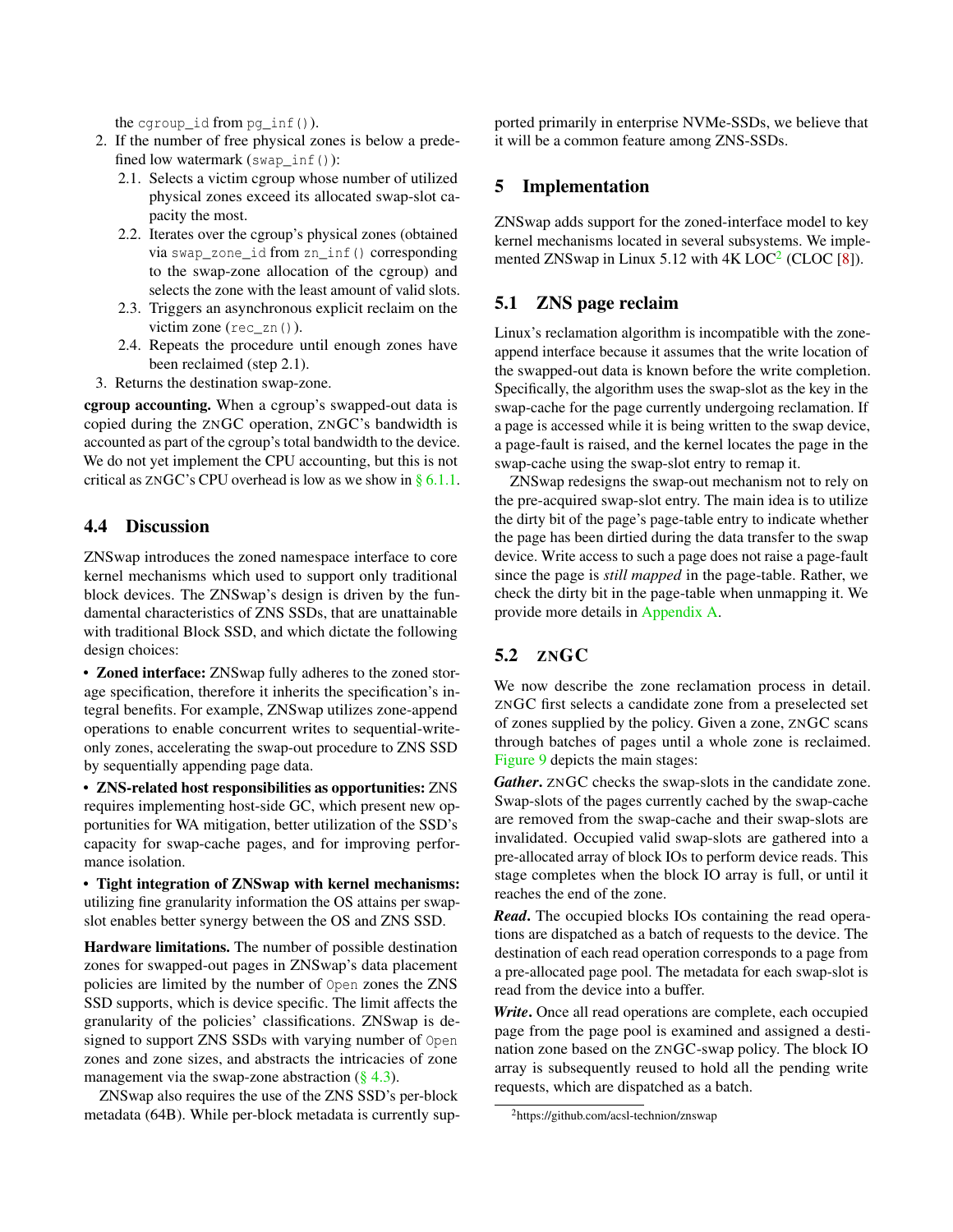<span id="page-8-1"></span>

Figure 9: ZNGC: main stages in garbage-collecting a victim zone.

*Activate*. After the write operations complete, the corresponding swap-slots in the victim's zone are re-examined. If a swapslot is still valid and occupied, it is marked as if it resides in swap-cache in both victim and destination zones, to indicate to other kernel procedures that these swap-slots are currently in use. The page-table entries corresponding to the victim swap-slots are subsequently remapped to hold the destination swap-slots with the help of the reverse mapping information obtained from the metadata (mapping and index). Finally, the victim swap-slots are cleared. After ZNGC traversal over a zone is complete, the zone is reset.

Concurrent accesses to swapped-out pages undergoing migration trigger a regular swap-in operation. ZNGC will skip the corresponding swap-slot's migration as the page resides in memory, and will continue with the reclamation of the zone.

ZNGC does not perform dynamic memory allocations and is designed to occupy a minimal amount of physical memory (up to 5MiB).

### 5.3 I/O manager

ZNSwap's I/O manager adds support for zone-append merges and seamlessly stores the per-page reverse-mapping information into the metadata region of each written LBA.

Zone append merges. ZNGC and the page-out procedures take advantage of the blk\_plug mechanism to batch together zone-append operations destined to the same zone. We add support for zone-append merges in the block layer by identifying block IOs destined towards the same zone that are waiting to be drained and merge the page-list of each block IO, creating a single block IO request. Once the request has been completed, we iterate over the pages in the request and generate an independent completion notification to each of the merged block IOs with their respective write location, calculated from their offset within the merged block IO and its final location.

Reverse mapping metadata. The I/O manager allocates a DMA-mapped physical page pool for metadata associated operations. The pages serve as a host buffer for the per-page metadata, and act either as a source or target location for append and read I/Os, respectively. The DMA address of the pages is supplied as part of the per-LBA metadata for each command. When serving a swap-out append operation, each

LBA stores 16 bytes of metadata for the reverse mapping information of the page (mapping and index).

# <span id="page-8-0"></span>6 Evaluation

Our evaluation demonstrates the benefits of ZNSwap using ZNS SSDs over the Linux swap using Block SSDs. In particular, we focus on the benefits of integrating the ZNGC with the host OS and the usefulness of ZNGC policies. We note that all our benchmarks perform direct *memory* accesses only, and impose SSD accesses due to the swap activity. Thus, the actual SSD access pattern might differ from the memory access pattern in the benchmark.

Can ZNS drives be used via compatibility layers? Linux swap does not work on top of ZNS drives, either as a swap-file or a swap partition. Existing Linux device-mappers such as dm-zoned [\[49\]](#page-13-11) and dm-zap [\[33\]](#page-13-12) aim to expose zoned devices as regular block devices without any write-pattern constraints but require large mapping structures for indirection. However, they do not currently support ZNS SSDs. Therefore, the only plausible baseline is Linux swap with block SSDs.

**Hardware.** We use a server with  $2 \times$  Intel Xeon Silver 4216 CPU and  $512$  GiB of memory ( $2 \times 256$  GiB DDR4 2933 Hz), with Ubuntu 20.04, Linux 5.12.0. HyperThreading is disabled, the frequency governor is "performance", and "turbo" is disabled to achieve stable results. We use a 1 TB productiongrade Western Digital ZN540 ZNS SSD and an equivalent 1TB conventional Block SSD (with 7% OP) that uses the same hardware platform and media. Both SSD's maximum sequential read and write bandwidth is 3.2 GiB/sec and 1 GiB/sec respectively. Random 4 KiB reads and writes reach 1.4 GiB/sec and 1 GiB/sec respectively. For the ZNS SSD, the writeable capacity of each zone is 1077 MiB, and is formatted with the ability to store 64 B of metadata per LBA.

Setup. We configure the swap size to be the size of the system memory (512 GiB) according to the common practice [\[19\]](#page-12-21). The remaining capacity on the drives is filled with data. The resulting effective OP of the swap partition in the Block SSD is 12%, therefore we configure ZNSwap to use the same OP.

Before each experiment, the SSD is formatted, followed by a ramp-up until the workload has reached its steady state [\[17\]](#page-12-22). Bandwidth and WAF measurements are sampled at 10 min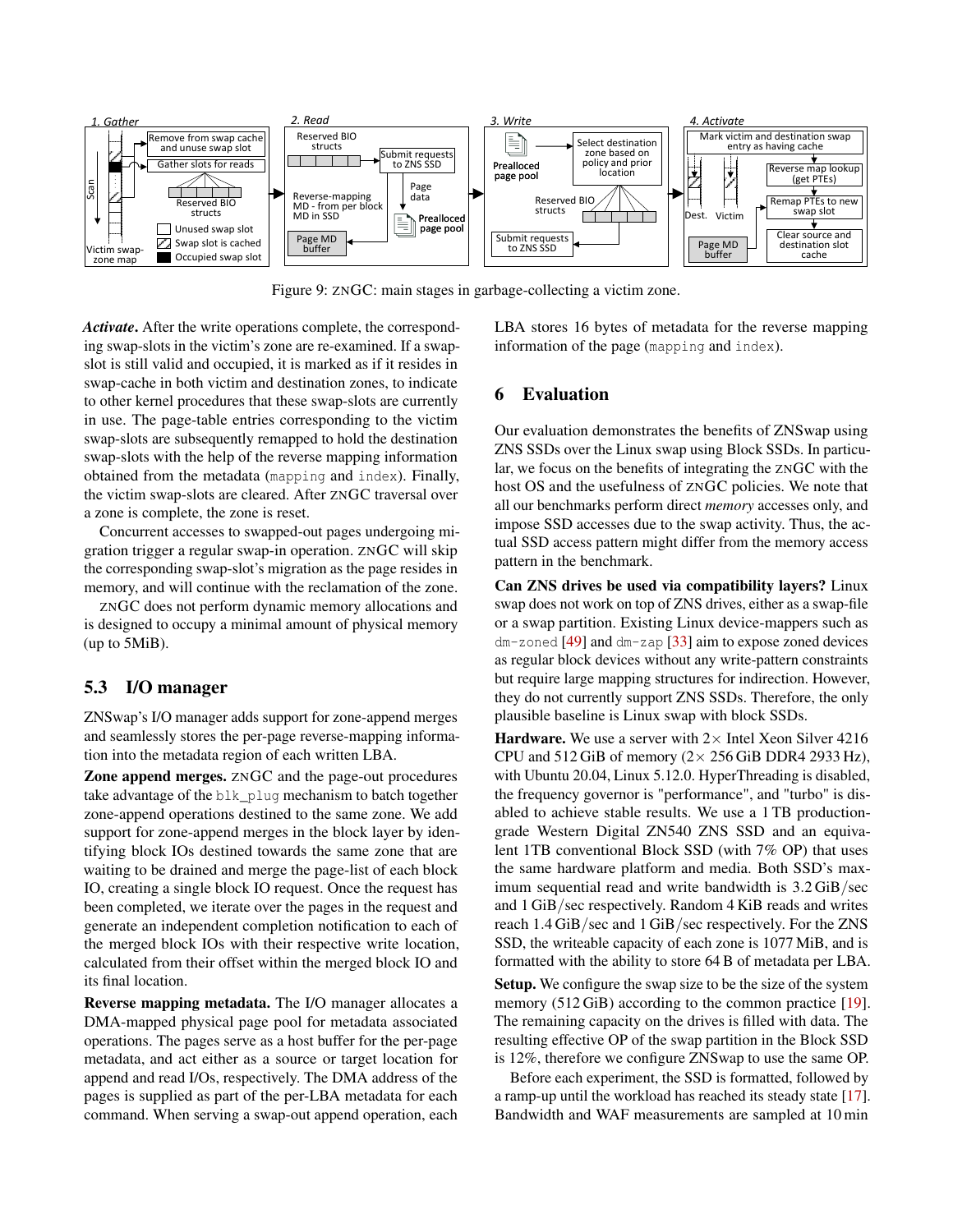<span id="page-9-1"></span>

Figure 10: Swap-out bandwidth of vm-scalability with random memory writes. As expected, higher device utilization results in higher GC load.

intervals. The Block SSD's WAF is measured through the device's internal host- and media-writes counters, and the ZNS SSD's WAF is measured by recording the number of writes performed by ZNGC.

Performance metrics and optimal performance. We primarily focus on the swap-out bandwidth as the main performance metric. The rationale is that under write-intensive memory access pattern, swap-in operations trigger the eviction of an equal amount of dirty pages to the drive. Hence, the resulting SSD access pattern is an equal mixture of 4KiB random reads and mostly random writes for Block SSD, and random reads and sequential writes for ZNS SSD.

The maximum write bandwidth for such a 50%/50% access pattern on both Block SSD and ZNS SSD drives is measured to be 488 MiB/sec. Therefore, we claim that the ZNSwap's performance benefits over the Linux swap baseline presented in this section *stem primarily from ZNSwap design rather than from the performance differences among the drives or the difference in the access patterns.*

# 6.1 Synthetic benchmarks

We use the standard swap performance benchmarks, vm-scalability [\[22\]](#page-12-23) and pmbench [\[58\]](#page-14-6) which allow evaluating the performance of the swap subsystem and the swap device under different memory access patterns.

We rerun several experiments from the Motivation section on ZNSwap, to show how it recovers the system performance for the cases where the standard Linux swap on Block SSDs suffers from the performance anomalies.

#### <span id="page-9-0"></span>6.1.1 Benefits of ZNGC-swap subsystem integration

Swapping without TRIMs. We execute vm-scalability in a 2 GiB memory-limited cgroup. In each experiment, we preallocate different amounts of memory to evaluate different levels of the swap device's capacity utilization. We then perform random writes to that memory (case-anon-w-rand-mt), resulting in random read/writes from/to the swap device. To maximize throughput, we execute 64 threads  $(2 \times$  the number of available cores). This is the same experiment as in  $\S 3.1.1$ .

[Figure 10](#page-9-1) shows the results. ZNSwap immediately observes the OS-managed swap-slot allocation without using TRIMs, and as such only moves the valid pages when running ZNGC. While ZNGC adds overheads to the host, ZNSwap outperforms the Linux swap in all cases but at 10% utilization due to the device WA being lower.

CPU overheads of ZNGC vs. fine-grain TRIMs with Block SSD. We measure the maximum CPU overhead of ZNGC under 80% swap device utilization in [Figure 10.](#page-9-1) We observe that ZNGC occupies 15% of a single CPU core. At 10% swap device utilization, the overhead drops to a negligible 0.3%. In contrast, the CPU overhead for dispatching 8-slot TRIMs is 32% of a single CPU core with lower swap performance compared to ZNSwap.

Swapping without swap reclamation cutoff. We run the same experiment with read-only and mixed read-write benchmarks as in  $\S$  3.1.2 where we established the performance degradation due to the static swap reclamation cutoff in the standard swap. When invoked with ZNSwap, the performance matches the "ideal" line in [Figure 4.](#page-3-2)

#### <span id="page-9-2"></span>6.1.2 Skewed workloads

We run pmbench configured to allocate 320 GiB of memory and perform skewed memory writes with the default normal distribution parameters ( $\sigma = \frac{1}{12}$  of the allocated memory). The distribution directs 80% of the memory accesses to 20% of the allocated memory considered "hot". The other 80% of the allocated "cold" memory occupies 50% of the swap capacity. The "hot" pages' lifetime in swap tends to be shorter than for other pages. In each experiment, we modify the amount of RAM available to pmbench thus varying the proportion of the working set swapped-out from 50% to 90%. This allows to vary the swap device utilization without changing the working set size and page access pattern across the experiments.

We compare the baseline with ZNSwap with the per-core policy that ignores the page access frequency, and ZNSwap with the hot/cold policy that strives to group pages with similar access frequencies into the same zone (see  $\S$  4.3).

We make two observations. First, ZNSwap achieves the same performance regardless of the access pattern up to  $2\times$ higher bandwidth compared to the baseline for both ZNSwap policies. Second, the hot/cold policy exhibits 15-20% lower WA compared to the naive policy, even though this benefit is not reflected in the swap-out bandwidth in this workload. Reducing WA is important on its own to achieve a higher device lifetime [\[31\]](#page-13-13).

#### 6.1.3 Swap performance isolation in cgroups

We execute two instances of the vm-scalability benchmark, each in a different cgroup. Both cgroup A (CG. A) and cgroup B (CG. B) run with 16 threads. CG. A utilizes 30% of the swap capacity, and performs random *writes*, whereas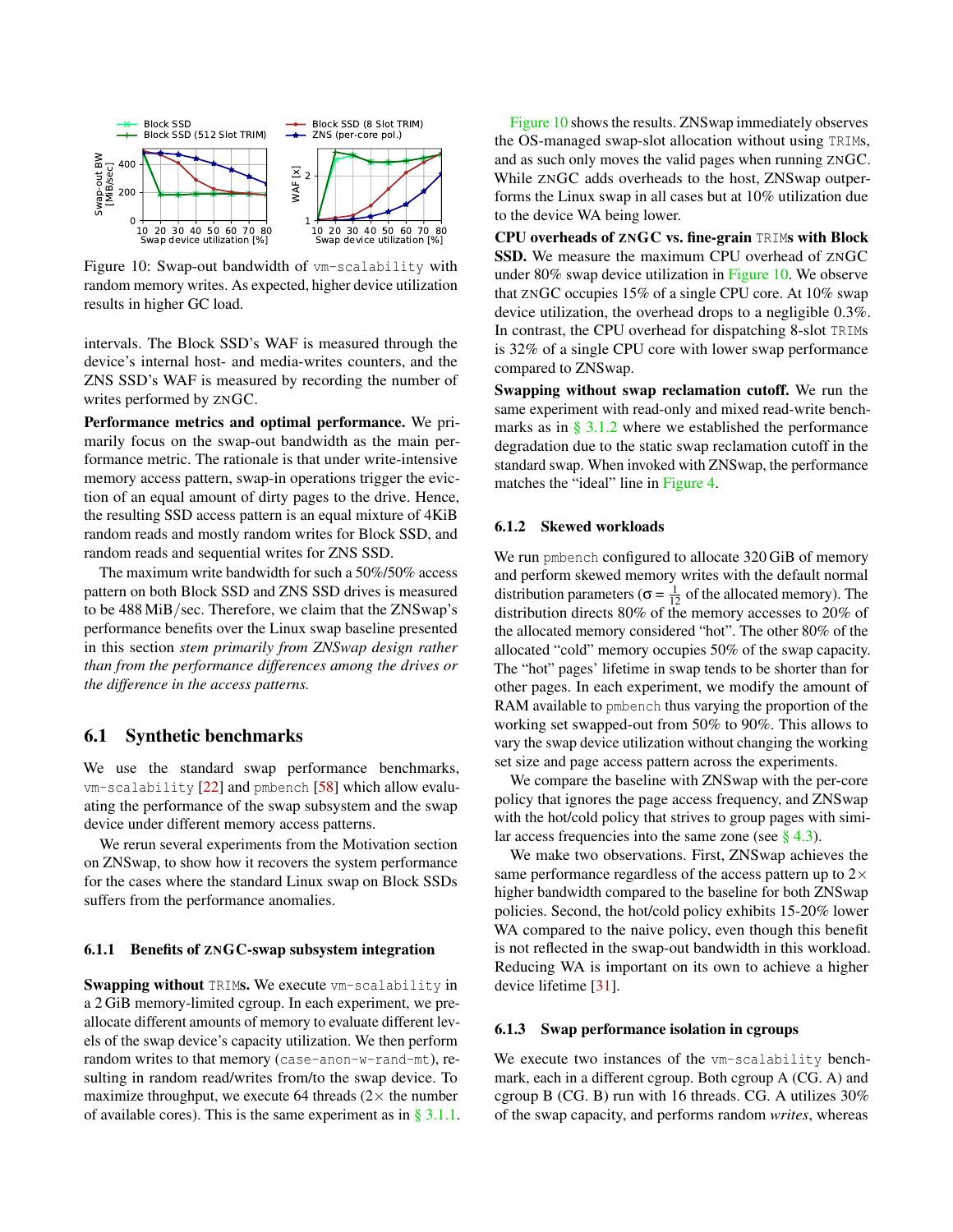<span id="page-10-0"></span>

Figure 11: Bandwidth distribution among different cgroups, one reading and another writing data.

CG. B utilizes 10% of the swap capacity and performs only random *reads*. In addition, A's and B's swap bandwidth is limited via blk-throttle to 300 MiB/sec. This is the same experiment as in [§ 3.1.4.](#page-3-3)

[Figure 11](#page-10-0) shows the swap-in bandwidth for each cgroup under different configurations. If the swap performance isolation was perfect, each cgroup would behave as if it runs with its own SSD, reaching its target bandwidth (red line). With Block SSD, however, the target bandwidth cannot be attained. [Figure 5](#page-4-0) shows that without the device-GC overhead, the upper bound is reached, implying that in this experiment this overhead indeed causes performance degradation. Similar to Block SSD, ZNS SSD with ZNSwap's per-core placement policy fails to provide swap isolation.

In contrast, with ZNSwap's cgroup policy, the bandwidth of the writer process (CG. A) fully absorbs the ZNGC bandwidth overheads because only the data attributed to that cgroup is moved by ZNGC. Note that the sum of the bandwidth used by the swap and ZNGC operations in that cgroup does not exceed the predefined limit. CG. B attains full bandwidth, and it is not affected by the ZNGC bandwidth overheads.

#### 6.1.4 Raw swap performance

We stress-test the raw swap-out performance of ZNSwap and its multi-core scaling. We execute vm-scalability to sequentially write (case-anon-w-seq-mt) 500 GiB of data in a contiguous memory region, while limiting the memory size to 2 GiB via cgroup. By choosing the sequential access pattern, not reusing the same pages, and limiting the number of writes to not surpass the device's capacity, we force the system to avoid reusing swap-slots thus preventing device-side GC and swap-in operations. This is done to achieve the highest performance, stressing the swap software mechanisms.

ZNSwap exhibits the same performance as the traditional Linux swap, achieving 740 MiB/sec swap-out bandwidth for a single core, and the maximum device bandwidth of 1 GiB/sec with 4 cores (no graph shown).

### 6.2 End-to-end application Benchmarks

We evaluate two popular key-value store servers, demonstrating the benefits of ZNSwap to run large-memory produc-

tion applications. The throughput and latency we obtain are consistent with those reported for other flash-assisted KVS works [\[36,](#page-13-14) [46,](#page-13-15) [57\]](#page-14-7).

We execute the KV servers on one NUMA node, and the client on the other; hence we set the affinity of both NUMA nodes' kswapd threads as well as the kznsd thread that executes ZNGC to run on the first NUMA node to co-locate them with the application. Thus, both ZNSwap and traditional Linux swap are allocated *the same* amount of compute resources which they share with the application threads.

#### 6.2.1 **memcached-ETC**

We run a memcached key-value store [\[29\]](#page-13-16) using the mutilate client [\[45\]](#page-13-17) and Facebook's ETC benchmark [\[23\]](#page-12-24). We evaluate a random-skewed access pattern with 90% of requests accounting for 10% of the keys. Despite this skewness, the distribution of popular keys in the *memory* is mostly uniformly random because they are scattered across different memory pages. This also dictates random access to the SSD.

We configure memcached to use 32 threads on one NUMA node, and invoke 32 mutilate client threads on the other NUMA node. We load the data to the server until we reach the target swap device capacity utilization. We do not limit the amount of memory available to the server, thus utilizing all memory (from both NUMA nodes) for the workload. For example, 10% swap utilization (51 GiB) implies the total working set of 563GB. We report the 99p latency of the KV store, maximum throughput, as well as the WAF of the SSD.

[Figure 12](#page-11-0) shows that ZNSwap consistently outperforms Block SSD-based swap in all performance metrics under the evaluated swap device utilization: under 10% swap device utilization ZNSwap exhibits  $10\times$  lower 99p latency and  $5\times$ higher maximum QPS while not experiencing any WA, as opposed to Block SSD which suffers from a  $2.5\times$  WAF. With the added 8 blk. TRIM support for Block SSD, ZNSwap achieves  $5 \times$  lower 99p,  $1.6 \times$  higher QPS and  $1.1 \times$  lower WAF.

#### 6.2.2 **redis-YCSB**

We use an in-memory redis data store  $[16]$  with the YCSB client [\[27\]](#page-12-26) configured with 50% reads and 50% updates (update-heavy configuration) in a 20-80 hotspot distribution (80% of accesses target 20% of the working set) which is one of the standard options. This memory access pattern induces the same distribution of accesses as we evaluated in  $\S 6.1.2$ , thereby allowing us to show the application performance impact of the hot/cold placement policy.

redis is executed in cluster-mode consisting of 32 serversthreads, running on one NUMA node in a RAM-limited cgroup. It loads a 320 GiB dataset to the cluster. 64 client threads are spawned on the other NUMA node. Similar to the microbenchmark in  $\S$  6.1.2, we vary the amount of available RAM while keeping the working set size constant.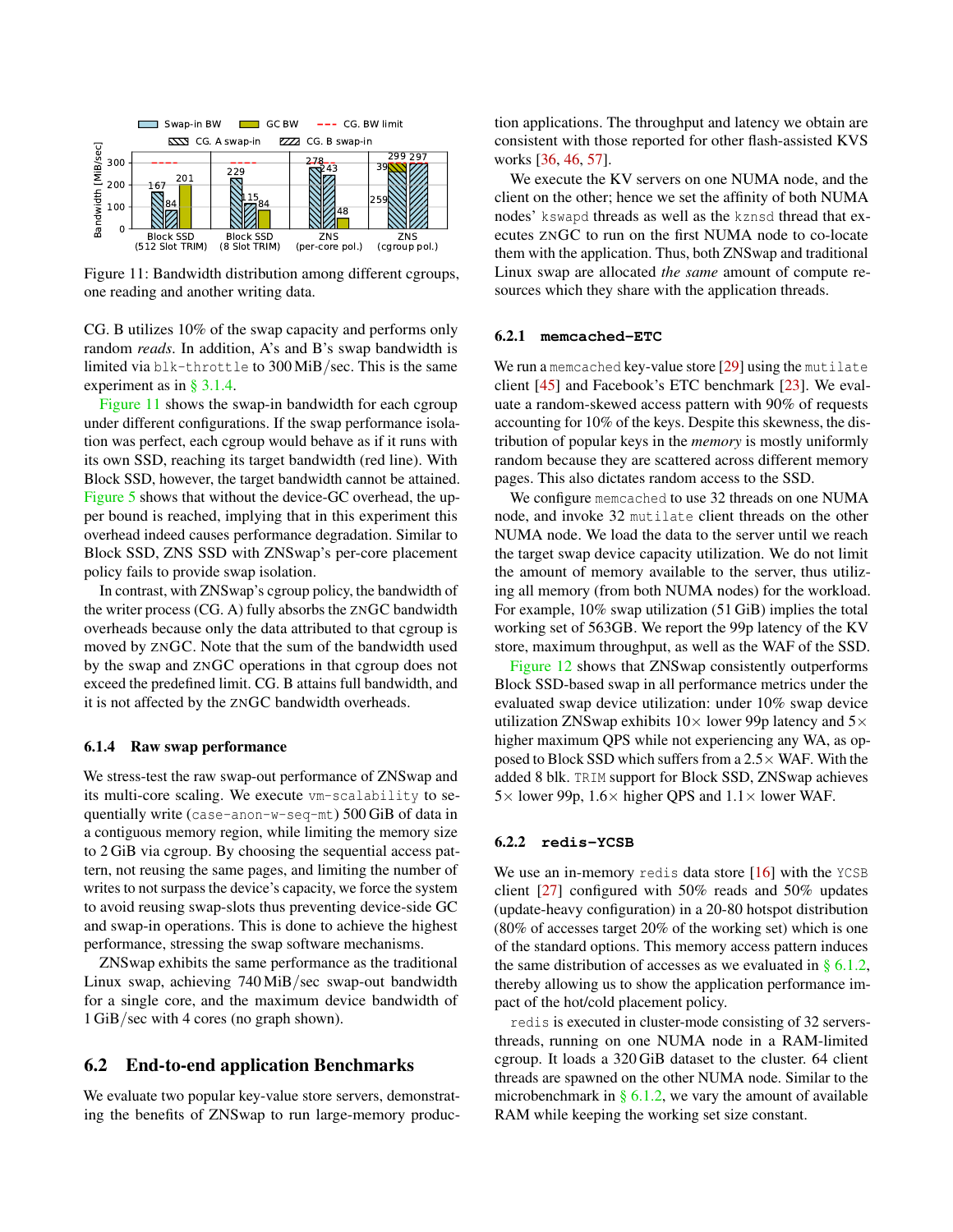<span id="page-11-1"></span><span id="page-11-0"></span>

Figure 13: redis 20-80 hotspot distribution 50/50 read/write, 99p latency at maximum throughput

[Figure 13](#page-11-1) shows the 99p latency, throughput and WA for ZNSwap's per-core and hot-cold policies, as well as Block SSD. Both ZNSwap's policies outperform Block SSD in all performance metrics. We observe a  $1.27 \times$  speedup in throughput and  $1.4 \times$  drop in latency with  $1.1 \times$  lower WA for ZNSwap's hot/cold policy compared to the per-core policy.

# 7 Related work

SSD-friendly swap support. SSDs' unique characteristics warranted a body of works [\[48,](#page-13-18) [54\]](#page-14-1) that aim to optimize swap on Block SSDs. These works modify Linux's page reclaim policy (similar to CFLRU [\[52\]](#page-14-8)) to prioritize reclamation of clean pages and reduce device-side GC overheads without modifying the GC itself. In contrast, ZNSwap offers a novel co-design of the host-side GC and the swap mechanisms and achieves its benefits via tighter coupling between them.

Swap on raw flash. Several early works proposed swap to raw flash [\[38,](#page-13-19) [41,](#page-13-20) [47\]](#page-13-21) thereby avoiding GC overheads due to copying blocks of discarded swap-slots. These papers predated the introduction of native TRIM support in SSDs, which was supposed to achieve the same effect. ZNSwap shows that even fine-grain TRIMs are not sufficient, and demonstrates other benefits of the tight coupling with the OS enabled by the host-side GC.

Open-channel SSDs [\[26\]](#page-12-9) expose a low-level storage management interface, similarly to ZNS. ZNSwap's main contribution is its study of the benefits of host-side SSD management and swap co-design, not considered in prior works. Further, unlike ZNS, the adoption of OC-SSDs so far has been limited due to poor portability and the complexity of the host-side media control they require, such as media wear-levelling.

Stream-SSDs [\[40\]](#page-13-22) expose a traditional block interface, and can reduce WA by utilizing hints so the device may attempt to co-locate data with similar lifetimes onto the same eraseblocks. However, Stream-SSDs' block-interface hinders support for cross-layer optimizations introduced by ZNSwap on ZNS-SSDs, which are key to ZNSwap's performance gains.

Implementing swap data placement support for Stream-SSDs, akin to ZNSwap's swap policies, will offer certain benefits in the scenarios where data lifetime can be predicted and data consolidated into a set number of streams, such as hot/ cold access patterns (as noted in  $\S$  6.1.2). However, under random access patterns, Stream-SSDs would perform similarly to traditional Block SSDs. The performance gains pertaining to ZNSwap's cross-layer optimizations that aren't related to data-placement policies (i.e., the elimination of TRIMs) exhibit higher performance gains than data-placement policies, as shown in [Figure 10.](#page-9-1)

# 8 Conclusion

ZNSwap leverages the recent ZNS SSD interface to enable tight integration of the storage management mechanisms with the swap subsystem. ZNSwap introduces a host-side ZNGC that is co-designed with the swap logic to reduce garbagecollection overheads and improve system performance, while also leveraging the tight coupling with the OS and NVMe metadata interface to avoid the costly flash translation layer in the host. ZNSwap demonstrates significant performance advantages of using ZNS for swap in realist scenarios, paving the way to broader adoption of this new technology.

### Acknowledgements

We gratefully acknowledge support from Israel Science Foundation (grants 980/21 and 1027/18) and financial support from Western Digital.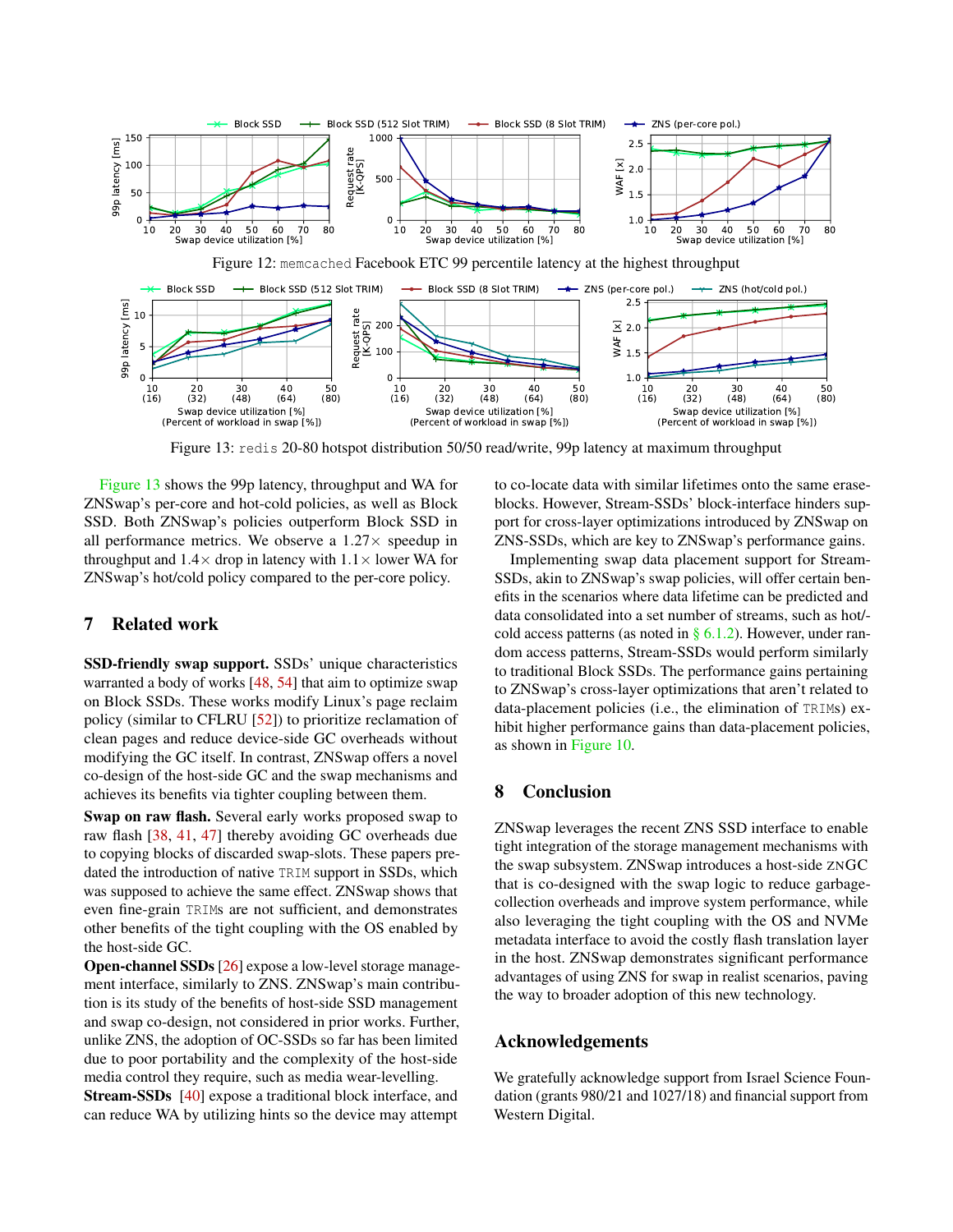# References

- <span id="page-12-17"></span>[1] Swapfile: swap allocation use discard. [https:](https://git.kernel.org/pub/scm/linux/kernel/git/torvalds/linux.git/commit/?id=7992fde72ce06c73280a1939b7a1e903bc95ef85) [//git.kernel.org/pub/scm/linux/kernel/](https://git.kernel.org/pub/scm/linux/kernel/git/torvalds/linux.git/commit/?id=7992fde72ce06c73280a1939b7a1e903bc95ef85) [git/torvalds/linux.git/commit/?id=](https://git.kernel.org/pub/scm/linux/kernel/git/torvalds/linux.git/commit/?id=7992fde72ce06c73280a1939b7a1e903bc95ef85) [7992fde72ce06c73280a1939b7a1e903bc95ef85](https://git.kernel.org/pub/scm/linux/kernel/git/torvalds/linux.git/commit/?id=7992fde72ce06c73280a1939b7a1e903bc95ef85), 2009.
- <span id="page-12-0"></span>[2] Making swapping scalable. [https://lwn.net/](https://lwn.net/Articles/704478/) [Articles/704478/](https://lwn.net/Articles/704478/), 2016.
- <span id="page-12-1"></span>[3] Reconsidering swapping. [https://lwn.net/](https://lwn.net/Articles/690079/) [Articles/690079/](https://lwn.net/Articles/690079/), 2016.
- <span id="page-12-7"></span>[4] NVM Express 2.0 Zoned Namespace Command Set Specification. [https://nvmexpress.org/](https://nvmexpress.org/specifications) [specifications](https://nvmexpress.org/specifications), 2018.
- <span id="page-12-4"></span>[5] SAMSUNG. Ultra-low latency with Samsung Z-NAND SSD. [http://www.samsung.com/us/labs/pdfs/](http://www.samsung.com/us/labs/pdfs/collateral/Samsung_ZNAND_Technology_Brief_v5.pdf) [collateral/Samsung\\_ZNAND\\_Technology\\_Brief\\_](http://www.samsung.com/us/labs/pdfs/collateral/Samsung_ZNAND_Technology_Brief_v5.pdf) [v5.pdf](http://www.samsung.com/us/labs/pdfs/collateral/Samsung_ZNAND_Technology_Brief_v5.pdf), 2019.
- <span id="page-12-19"></span>[6] Swap: try to scan more free slots even when fragmented. [https://git.kernel.org/pub/scm/linux/](https://git.kernel.org/pub/scm/linux/kernel/git/torvalds/linux.git/commit/?id=ed43af10975eef7e21abbb81297d9735448ba4fa) [kernel/git/torvalds/linux.git/commit/?id=](https://git.kernel.org/pub/scm/linux/kernel/git/torvalds/linux.git/commit/?id=ed43af10975eef7e21abbb81297d9735448ba4fa) [ed43af10975eef7e21abbb81297d9735448ba4fa](https://git.kernel.org/pub/scm/linux/kernel/git/torvalds/linux.git/commit/?id=ed43af10975eef7e21abbb81297d9735448ba4fa), 2020.
- <span id="page-12-13"></span>[7] Archlinux SSD Optimizations. [https:](https://wiki.archlinux.org/title/Solid_state_drive#Continuous_TRIM) [//wiki.archlinux.org/title/Solid\\_state\\_](https://wiki.archlinux.org/title/Solid_state_drive#Continuous_TRIM) [drive#Continuous\\_TRIM](https://wiki.archlinux.org/title/Solid_state_drive#Continuous_TRIM), 2021.
- <span id="page-12-20"></span>[8] cloc: Count lines of code. [https://github.com/](https://github. com/AlDanial/cloc) [AlDanial/cloc](https://github. com/AlDanial/cloc), 2021.
- <span id="page-12-14"></span>[9] Debian SSD Optimizations. [https://wiki.](https://wiki.debian.org/SSDOptimization#Mounting_SSD_filesystems) [debian.org/SSDOptimization#Mounting\\_SSD\\_](https://wiki.debian.org/SSDOptimization#Mounting_SSD_filesystems) [filesystems](https://wiki.debian.org/SSDOptimization#Mounting_SSD_filesystems), 2021.
- <span id="page-12-12"></span>[10] Facebook cgroupv2 memory controller. [https:](https://facebookmicrosites.github.io/cgroup2/docs/memory-controller.html) [//facebookmicrosites.github.io/cgroup2/](https://facebookmicrosites.github.io/cgroup2/docs/memory-controller.html) [docs/memory-controller.html](https://facebookmicrosites.github.io/cgroup2/docs/memory-controller.html), 2021.
- <span id="page-12-5"></span>[11] Kioxia's PCIe 5.0 SSD Just Hit 14,000 MBps. [https://www.tomshardware.com/news/](https://www.tomshardware.com/news/kioxia-pcie-5-ssd-just-hit-140000-mbps) [kioxia-pcie-5-ssd-just-hit-140000-mbps](https://www.tomshardware.com/news/kioxia-pcie-5-ssd-just-hit-140000-mbps), 2021.
- <span id="page-12-2"></span>[12] Memcg backend asynchronous reclaim. [https:](https://partners-intl.aliyun.com/help/doc-detail/169535.htm) [//partners-intl.aliyun.com/help/doc-detail/](https://partners-intl.aliyun.com/help/doc-detail/169535.htm) [169535.htm](https://partners-intl.aliyun.com/help/doc-detail/169535.htm), 2021.
- <span id="page-12-11"></span>[13] Multi-generational LRU: the next generation. [https:](https://lwn.net/Articles/856931/) [//lwn.net/Articles/856931/](https://lwn.net/Articles/856931/), 2021.
- <span id="page-12-3"></span>[14] OpenStack: Overcommitting CPU and RAM. [https://docs.openstack.org/arch-design/](https://docs.openstack.org/arch-design/design-compute) [design-compute](https://docs.openstack.org/arch-design/design-compute), 2021.
- <span id="page-12-15"></span>[15] Red Hat: Discarding Unused Blocks. [https:](https://access.redhat.com/documentation/en-us/red_hat_enterprise_linux/8/html/managing_file_systems/discarding-unused-blocks_managing-file-systems) [//access.redhat.com/documentation/en-us/](https://access.redhat.com/documentation/en-us/red_hat_enterprise_linux/8/html/managing_file_systems/discarding-unused-blocks_managing-file-systems) red hat enterprise linux/8/html/managing [file\\_systems/discarding-unused-blocks\\_](https://access.redhat.com/documentation/en-us/red_hat_enterprise_linux/8/html/managing_file_systems/discarding-unused-blocks_managing-file-systems) [managing-file-systems](https://access.redhat.com/documentation/en-us/red_hat_enterprise_linux/8/html/managing_file_systems/discarding-unused-blocks_managing-file-systems), 2021.
- <span id="page-12-25"></span>[16] Redis. <https://redis.io>, 2021.
- <span id="page-12-22"></span>[17] Solid State Storage Performance Test Specification. [https://www.snia.org/sites/default/files/](https://www.snia.org/sites/default/files/technical_work/PTS/SSS_PTS_2.0.2.pdf) technical work/PTS/SSS PTS 2.0.2.pdf, 2021.
- <span id="page-12-6"></span>[18] Swap file on Amazon EC2. [https://aws.](https://aws.amazon.com/premiumsupport/knowledge-center/ec2-memory-swap-file/) [amazon.com/premiumsupport/knowledge-center/](https://aws.amazon.com/premiumsupport/knowledge-center/ec2-memory-swap-file/) [ec2-memory-swap-file/](https://aws.amazon.com/premiumsupport/knowledge-center/ec2-memory-swap-file/), 2021.
- <span id="page-12-21"></span>[19] Swap space on Amazon EC2. [https://aws.](https://aws.amazon.com/premiumsupport/knowledge-center/ec2-memory-partition-hard-drive/) [amazon.com/premiumsupport/knowledge-center/](https://aws.amazon.com/premiumsupport/knowledge-center/ec2-memory-partition-hard-drive/) [ec2-memory-partition-hard-drive/](https://aws.amazon.com/premiumsupport/knowledge-center/ec2-memory-partition-hard-drive/), 2021.
- <span id="page-12-18"></span>[20] swapon(8) Linux man pages. [https://man7.org/](https://man7.org/linux/man-pages/man8/swapon.8.html) [linux/man-pages/man8/swapon.8.html](https://man7.org/linux/man-pages/man8/swapon.8.html), 2021.
- <span id="page-12-16"></span>[21] Ubuntu: TRIM the swap partition. [https:](https://wiki.ubuntuusers.de/SSD/TRIM/#TRIM-der-Swap-Partition) [//wiki.ubuntuusers.de/SSD/TRIM/](https://wiki.ubuntuusers.de/SSD/TRIM/#TRIM-der-Swap-Partition) [#TRIM-der-Swap-Partition](https://wiki.ubuntuusers.de/SSD/TRIM/#TRIM-der-Swap-Partition), 2021.
- <span id="page-12-23"></span>[22] vm-scalability. [https://git.kernel.org/pub/scm/](https://git.kernel.org/pub/scm/linux/kernel/git/wfg/vm-scalability.git) [linux/kernel/git/wfg/vm-scalability.git](https://git.kernel.org/pub/scm/linux/kernel/git/wfg/vm-scalability.git), 2021.
- <span id="page-12-24"></span>[23] Berk Atikoglu, Yuehai Xu, Eitan Frachtenberg, Song Jiang, and Mike Paleczny. Workload analysis of a largescale key-value store. In *ACM SIGMETRICS Performance Evaluation Review*, volume 40, pages 53–64. ACM, 2012.
- <span id="page-12-10"></span>[24] Matias Bjørling. Zone Append: A New Way of Writing to Zoned Storage. In *Vault Linux Storage and Filesystems Conference*, Santa Clara, CA, February 2020. USENIX Association.
- <span id="page-12-8"></span>[25] Matias Bjørling, Abutalib Aghayev, Hans Holmberg, Aravind Ramesh, DL Moal, G Ganger, and George Amvrosiadis. ZNS: Avoiding the Block Interface Tax for Flash-based SSDs. In *Proceedings of the 2021 USENIX Annual Technical Conference (USENIX ATC'21)*, 2021.
- <span id="page-12-9"></span>[26] Matias Bjørling, Javier Gonzalez, and Philippe Bonnet. LightNVM: The linux open-channel SSD subsystem. In *15th USENIX Conference on File and Storage Technologies FAST 17*, pages 359–374, 2017.
- <span id="page-12-26"></span>[27] Brian F Cooper, Adam Silberstein, Erwin Tam, Raghu Ramakrishnan, and Russell Sears. Benchmarking cloud serving systems with YCSB. In *Proceedings of the 1st ACM symposium on Cloud computing*, pages 143–154, 2010.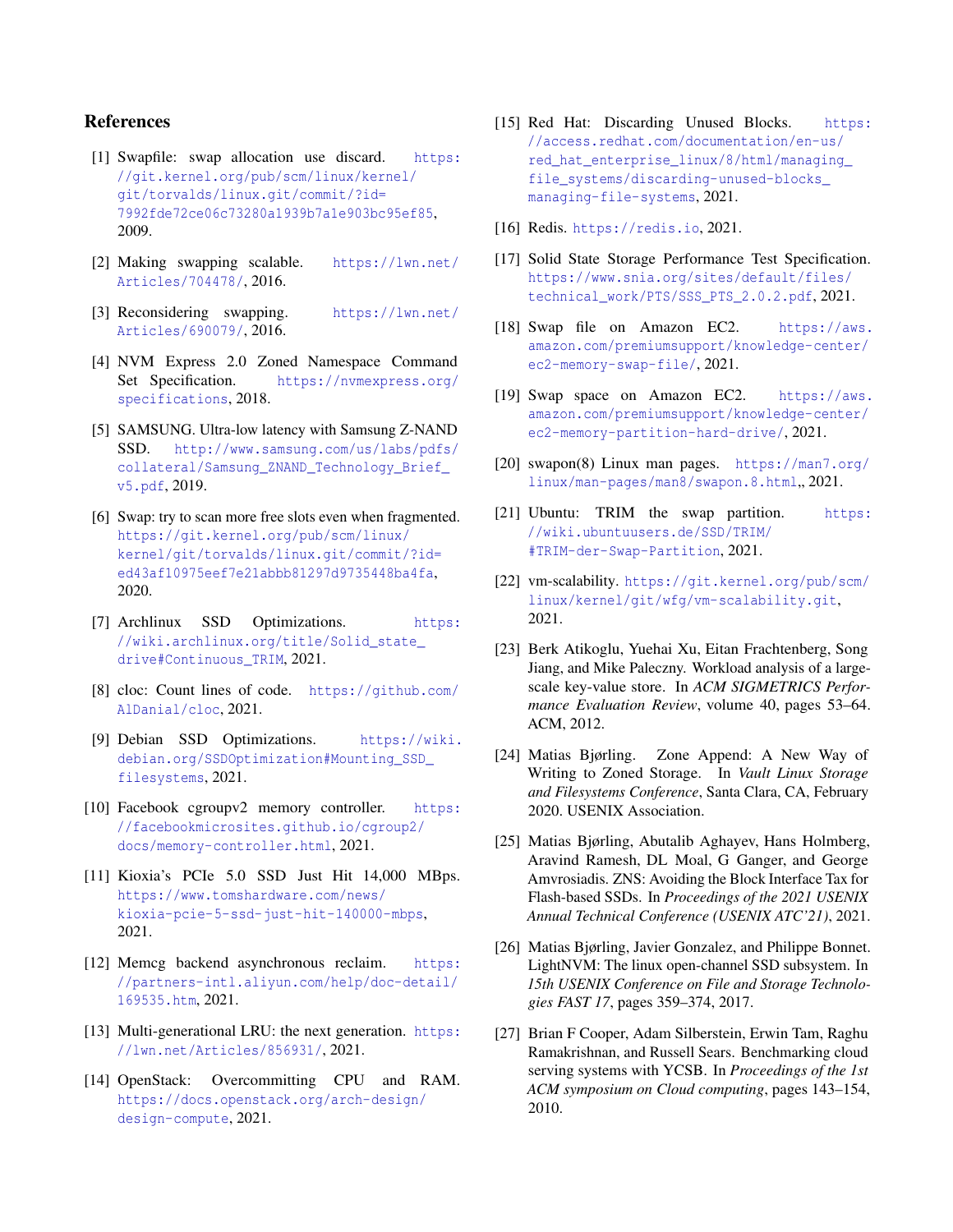- <span id="page-13-6"></span>[28] Peter Desnoyers. Analytic models of SSD write performance. *ACM Transactions on Storage (TOS)*, 10(2):1– 25, 2014.
- <span id="page-13-16"></span>[29] Brad Fitzpatrick. Distributed caching with memcached. *Linux journal*, 2004(124):5, 2004.
- <span id="page-13-2"></span>[30] Javier González, Matias Bjørling, Seongno Lee, Charlie Dong, and Yiren Ronnie Huang. Application-driven flash translation layers on open-channel SSDs. In *Proceedings of the 7th non Volatile Memory Workshop (NVMW)*, pages 1–2, 2016.
- <span id="page-13-13"></span>[31] Laura M Grupp, John D Davis, and Steven Swanson. The bleak future of NAND flash memory. In *FAST*, volume 7, pages 10–2, 2012.
- <span id="page-13-9"></span>[32] Aayush Gupta, Youngjae Kim, and Bhuvan Urgaonkar. DFTL: a flash translation layer employing demandbased selective caching of page-level address mappings. *ACM SIGPLAN Notices*, 44(3):229–240, 2009.
- <span id="page-13-12"></span>[33] Hans Holmberg. dm-zap: Host-based FTL for ZNS SSDs. [https://github.com/](https://github.com/westerndigitalcorporation/dm-zap) [westerndigitalcorporation/dm-zap](https://github.com/westerndigitalcorporation/dm-zap), 2021.
- <span id="page-13-7"></span>[34] Xiao-Yu Hu, Evangelos Eleftheriou, Robert Haas, Ilias Iliadis, and Roman Pletka. Write amplification analysis in flash-based solid state drives. In *Proceedings of SYSTOR 2009: The Israeli Experimental Systems Conference*, pages 1–9, 2009.
- <span id="page-13-3"></span>[35] Choulseung Hyun, Jongmoo Choi, Donghee Lee, and Sam H Noh. To TRIM or not to TRIM: Judicious triming for solid state drives. In *Poster presentation in the 23rd ACM Symposium on Operating Systems Principles*, 2011.
- <span id="page-13-14"></span>[36] Junsu Im, Jinwook Bae, Chanwoo Chung, Sungjin Lee, et al. Pink: High-speed in-storage key-value store with bounded tails. In *2020 USENIX Annual Technical Conference (USENIX ATC' 20)*, pages 173–187, 2020.
- <span id="page-13-10"></span>[37] Song Jiang, Lei Zhang, XinHao Yuan, Hao Hu, and Yu Chen. S-FTL: An efficient address translation for flash memory by exploiting spatial locality. In *2011 IEEE 27th Symposium on Mass Storage Systems and Technologies (MSST)*, pages 1–12. IEEE, 2011.
- <span id="page-13-19"></span>[38] Dawoon Jung, Jin-soo Kim, Seon-yeong Park, Jeonguk Kang, and Joonwon Lee. Fass: A flash-aware swap system. In *Proc. of International Workshop on Software Support for Portable Storage (IWSSPS)*. Citeseer, 2005.
- <span id="page-13-4"></span>[39] Dong Hyun Kang and Young Ik Eom. TO FLUSH or NOT: Zero padding in the file system with SSD devices. In *Proceedings of the 8th Asia-Pacific Workshop on Systems*, pages 1–9, 2017.
- <span id="page-13-22"></span>[40] Jeong-Uk Kang, Jeeseok Hyun, Hyunjoo Maeng, and Sangyeun Cho. The multi-streamed solid-state drive. In *6th* {*USENIX*} *Workshop on Hot Topics in Storage and File Systems (HotStorage 14)*, 2014.
- <span id="page-13-20"></span>[41] Sohyang Ko, Seonsoo Jun, Yeonseung Ryu, Ohhoon Kwon, and Kern Koh. A new linux swap system for flash memory storage devices. In *2008 International Conference on Computational Sciences and Its Applications*, pages 151–156. IEEE, 2008.
- <span id="page-13-0"></span>[42] Gyusun Lee, Wenjing Jin, Wonsuk Song, Jeonghun Gong, Jonghyun Bae, Tae Jun Ham, Jae W Lee, and Jinkyu Jeong. A case for hardware-based demand paging. In *2020 ACM/IEEE 47th Annual International Symposium on Computer Architecture (ISCA)*, pages 1103–1116. IEEE, 2020.
- <span id="page-13-1"></span>[43] Jaehun Lee, Sungmin Park, Minsoo Ryu, and Sooyong Kang. Performance evaluation of the SSD-based swap system for big data processing. In *2014 IEEE 13th International Conference on Trust, Security and Privacy in Computing and Communications*, pages 673–680. IEEE, 2014.
- <span id="page-13-8"></span>[44] Jongsung Lee and Jin-Soo Kim. An empirical study of hot/cold data separation policies in solid state drives (SSDs). In *Proceedings of the 6th International Systems and Storage Conference*, pages 1–6, 2013.
- <span id="page-13-17"></span>[45] Jacob Leverich. Mutilate: high-performance memcached load generator, 2014.
- <span id="page-13-15"></span>[46] Cheng Li, Hao Chen, Chaoyi Ruan, Xiaosong Ma, and Yinlong Xu. Leveraging NVMe SSDs for building a fast, cost-effective, LSM-tree-based KV Store. *ACM Transactions on Storage (TOS)*, 17(4):1–29, 2021.
- <span id="page-13-21"></span>[47] Mingwei Lin and Shuyu Chen. Flash-aware linux swap system for portable consumer electronics. *IEEE Transactions on Consumer Electronics*, 58(2):419–427, 2012.
- <span id="page-13-18"></span>[48] Mingwei Lin, Shuyu Chen, and Guiping Wang. Greedy page replacement algorithm for flash-aware swap system. *IEEE Transactions on Consumer Electronics*, 58(2):435–440, 2012.
- <span id="page-13-11"></span>[49] Damien Le Moal. dm-zoned: Zoned Block Device device mapper. <https://lwn.net/Articles/714387/>, 2017.
- <span id="page-13-5"></span>[50] Trong-Dat Nguyen and Sang-Won Lee. I/O characteristics of MongoDB and trim-based optimization in flash SSDs. In *Proceedings of the Sixth International Conference on Emerging Databases: Technologies, Applications, and Theory*, pages 139–144, 2016.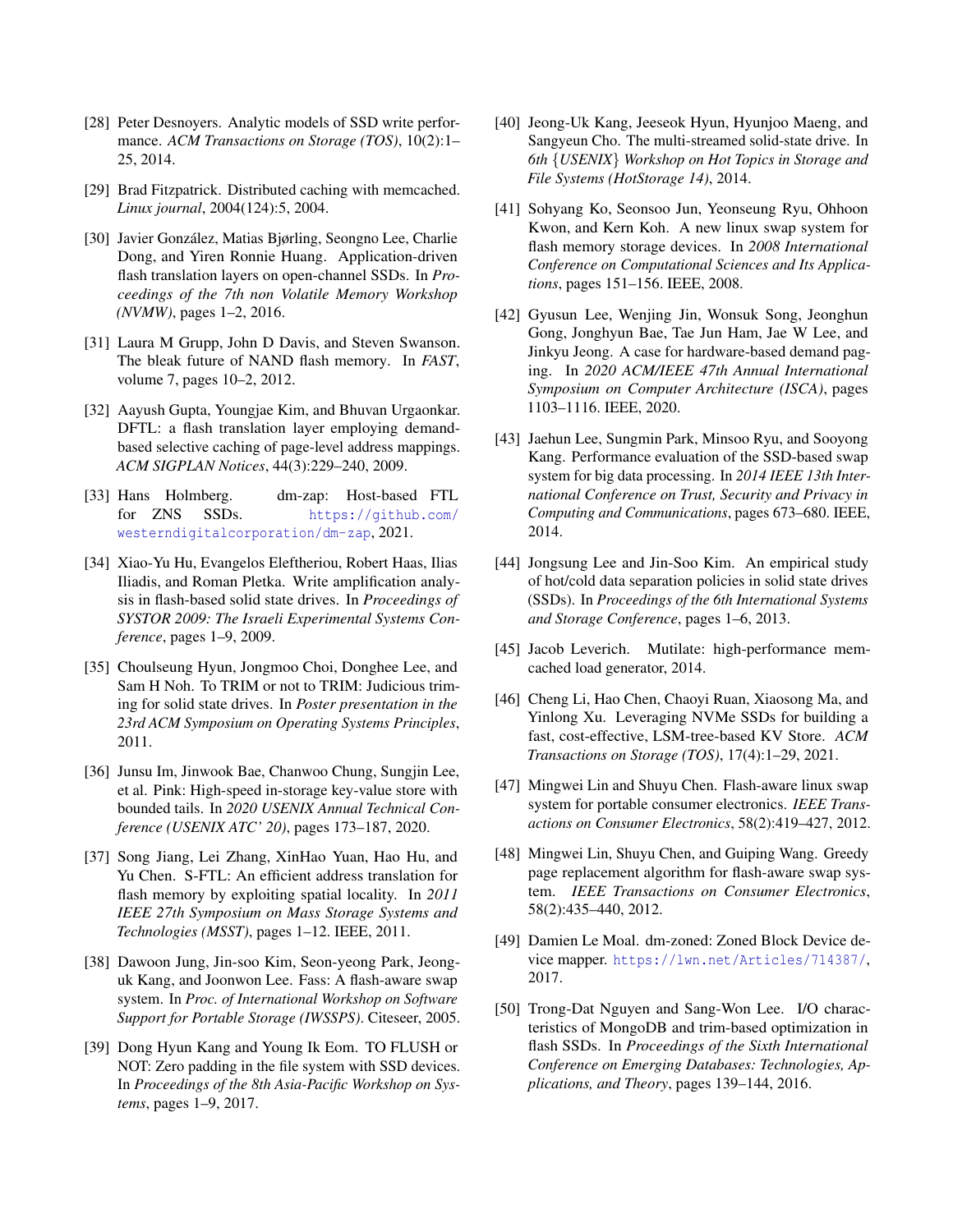- <span id="page-14-2"></span>[51] Ohshima, S. Scaling flash technology to meet application demands. Keynote 3 at Flash Memory Summit 2018, 2018.
- <span id="page-14-8"></span>[52] Seon-yeong Park, Dawoon Jung, Jeong-uk Kang, Jinsoo Kim, and Joonwon Lee. CFLRU: a replacement algorithm for flash memory. In *Proceedings of the 2006 international conference on Compilers, architecture and synthesis for embedded systems*, pages 234–241, 2006.
- <span id="page-14-0"></span>[53] SeongJae Park, Yunjae Lee, Moonsub Kim, and Heon Y Yeom. Automating context-based access pattern hint injection for system performance and swap storage durability. In *11th USENIX Workshop on Hot Topics in Storage and File Systems (HotStorage 19)*, 2019.
- <span id="page-14-1"></span>[54] Mohit Saxena and Michael M Swift. FlashVM: Virtual Memory Management on Flash. In *USENIX Annual Technical Conference*, 2010.
- <span id="page-14-3"></span>[55] Taejoon Song, Gunho Lee, and Youngjin Kim. Enhanced flash swap: Using NAND flash as a swap device

with lifetime control. In *2019 IEEE International Conference on Consumer Electronics (ICCE)*, pages 1–5. IEEE, 2019.

- <span id="page-14-5"></span>[56] Benny Van Houdt. Performance of garbage collection algorithms for flash-based solid state drives with hot/ cold data. *Performance Evaluation*, 70(10):692–703, 2013.
- <span id="page-14-7"></span>[57] Shuotao Xu. *Bluecache: A scalable distributed flashbased key-value store*. PhD thesis, Massachusetts Institute of Technology, 2016.
- <span id="page-14-6"></span>[58] Jisoo Yang and Julian Seymour. Pmbench: A microbenchmark for profiling paging performance on a system with low-latency SSDs. In *Information Technology-New Generations*, pages 627–633. Springer, 2018.
- <span id="page-14-4"></span>[59] Jiacheng Zhang, Youyou Lu, Jiwu Shu, and Xiongjun Qin. FlashKV: Accelerating KV performance with openchannel SSDs. *ACM Transactions on Embedded Computing Systems (TECS)*, 16(5s):1–19, 2017.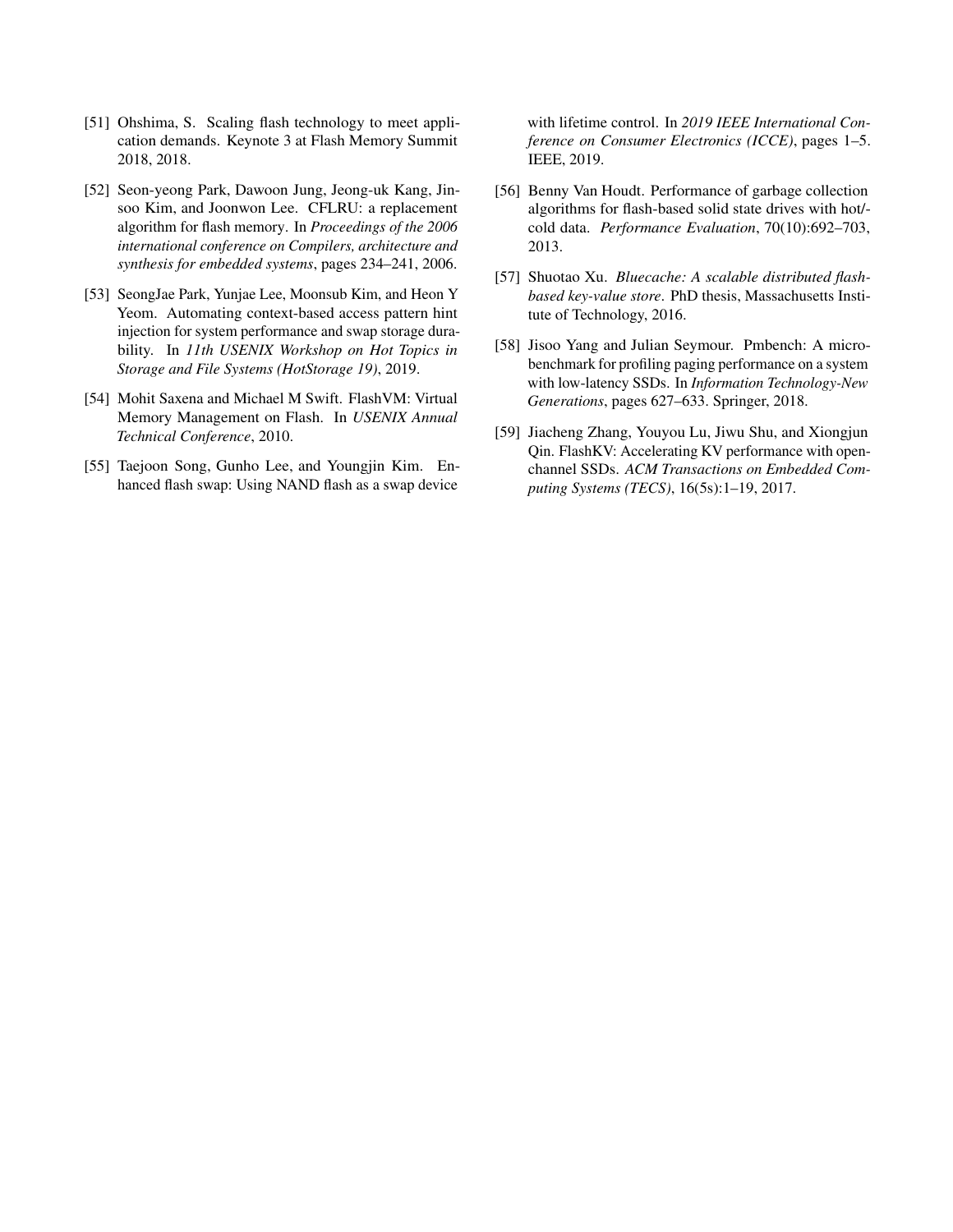# <span id="page-15-0"></span>A Pageout process

[Figure 14](#page-16-0) illustrates the operations performed during the pageout process in detail.

Traditional page-out. A candidate anonymous memory page from the inactive-list  $\boxed{1}$  is selected to be evicted (not recently accessed  $\boxed{2}$ ) and is not in the swap cache  $\boxed{3}$ , it is assigned a swap-slot entry  $\boxed{4}$ . The swap-slot entry is used both as the destination of the page in the swap device, as well as its identifier within the swap-cache. After the page has been inserted into the swap-cache and subsequently unmapped from the page tables  $\boxed{6}$ , the swap-slot entry value is inserted instead. If the page is dirty  $\boxed{7}$ , it is unmarked as such, the write operation to the swap device initiates  $\boxed{8}$ , and the page is reinserted into the head of the inactive list  $\boxed{9}$ .

After the page has been successfully written to the swap device, it is moved to the tail of the inactive list  $\boxed{10}$ , where it is then removed for the second time  $\boxed{11}$  and passes through the same conditions as in the first iteration. Finally, the page is freed along with its swap-cache entry  $\boxed{16}$ 

If the page is accessed during the write to the swap device, it is located in the swap-cache using the swap-slot entry, and will subsequently fail one of the conditions in  $\boxed{12-15}$ 

ZNSwap page-out. Apart from sampling the accessed bit in  $\boxed{2}$ , the dirty bit is sampled, cleared, and stored in the PG\_dirty flag of the struct page. The page is then assigned a zone per the defined policy  $\boxed{4}$  and the append operation to the swap device initiated  $\boxed{5}$ ; the page is then reinserted to the inactive-list  $\boxed{6}$ . Once the append operation has been completed and the location of the written data retrieved, the page is inserted into the swap-cache. The PG\_dirty flag is cleared and the page is moved to the tail of the inactive-list 7 . The page then traverses through 8-11 and is unmapped from the page tables  $\boxed{13}$ . If the page has been dirtied since the append operation has initiated  $\boxed{14-15}$ , the page-out operation is aborted. The page is finally freed at  $\boxed{16}$ .

Unlike the traditional page-out algorithm, an access to the page while it undergoing write-back to the swap device will not raise a page-fault and subsequently remapped since it is *still mapped* in the page-tables. Rather, the dirty bit in the page tables is evaluated during the unmapping process  $\boxed{14}$ , which indicates whether it is safe to free the page or not.